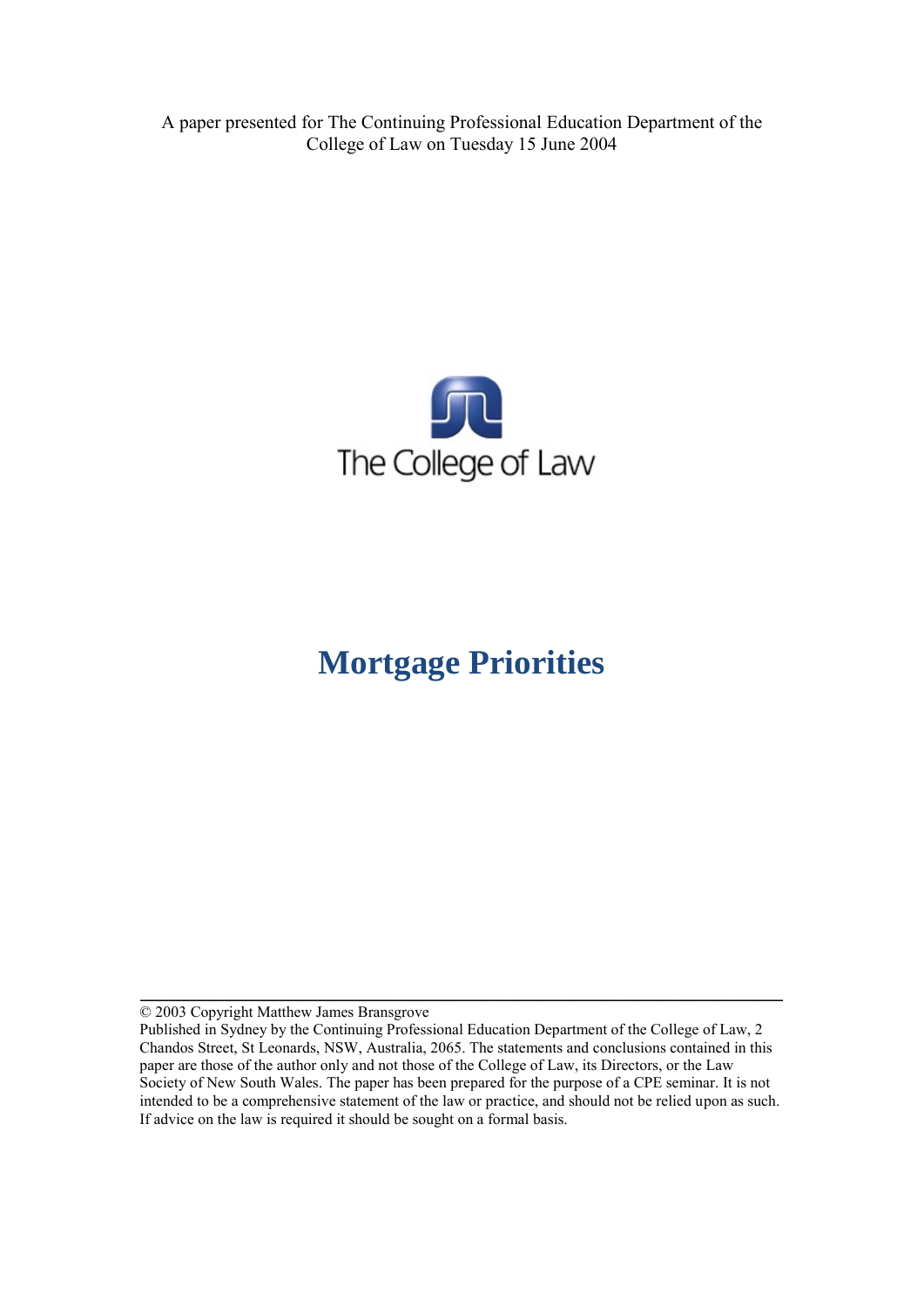# **ABOUT THE PRESENTER**

Matthew Bransgrove holds a Bachelor of Laws and was admitted to the NSW Supreme Court in 1992. He has practised exclusively in the field of mortgage law since 1998.

He is a co-author of the 2008 LexisNexis textbook ['The Essential Guide to Mortgage](http://www.bransgroves.com.au/documents/PDF/Book/OrderForm3LR.pdf) [Law in](http://www.bransgroves.com.au/documents/PDF/Book/OrderForm3LR.pdf) NSW' and the 2013 LexisNexis textbook ['The Essential Guide to Mortgage](http://www.bransgroves.com.au/documents/PDF/Book/EGMLA2ndEdition.pdf) Law in [Australia'.](http://www.bransgroves.com.au/documents/PDF/Book/EGMLA2ndEdition.pdf)

His articles in the NSW Law Society Journal and his textbook have been cited with approval by the NSW Supreme Court. [Chandra v Perpetual Trustees Victoria \[2007\]](http://www.austlii.edu.au/au/cases/nsw/NSWSC/2007/694.html) [NSWSC 694;](http://www.austlii.edu.au/au/cases/nsw/NSWSC/2007/694.html) [Perpetual Trustees Victoria v Kirkbride \[2009\] NSWSC 377;](http://www.austlii.edu.au/au/cases/nsw/NSWSC/2009/377.html) [Bank](http://www.austlii.edu.au/au/cases/nsw/NSWSC/2012/313.html) of [Western Australia v Ellis J Enterprises](http://www.austlii.edu.au/au/cases/nsw/NSWSC/2012/313.html) [2012] NSWSC 313.

He has presented the following papers for the College of Law:

- 1. Enforcement of Mortgages *19 June 2003*
- 2. Indefeasibility of Mortgage Title *17 Nov 2003*
- 3. Mortgage Drafting in NSW *17 Mar 2004*
- 4. Mortgage Priorities *15 June 2004*
- 5. The Rights of Mortgagors *10 Oct 2005*
- 6. The Rights of Mortgagees *10 Nov 2005*
- 7. Mortgagees Power of Sale *23 May 2006*
- 8. Discharge of Mortgage *28 Nov 2006*
- 9. Contracts Review Act Defences to Mortgages *29 May 2007*
- 10. Equitable Defences to Mortgages *18 July 2007*
- 11. Variation, Assignment & Transfer of Mortgages *12 Sept 2007*
- 12. Mortgagor's power to mortgage *13 Nov 2007*
- 13. Regulatory Structure of Managed Investments *23 Feb 2008*\*
- 14. Licensing a Responsible Entity *20 March 2008*\*
- 15. Proportionate Liability in claims against Valuers *29 Oct 2008*\*
- 16. Examinations under the Corporations Act and ASIC Act *5 March 2012*†

\**Presented jointly with Kate Cooper of Bransgroves Lawyers* † *Co-authored by Lesa Bransgrove of Bransgroves Lawyers*

#### **ACKNOWLEDGEMENT**

The presenter gratefully acknowledge the extensive assistance of Marcus Young of University Chambers in the preparation of this paper. Mr Young specialises in equity and commercial law. He is co-author, with the presenter, of the Lexis Nexis textbooks *The Essential Guide to Mortgage Law in NSW (2008) and The Essential Guide to Mortgage Law in Australia (2013).*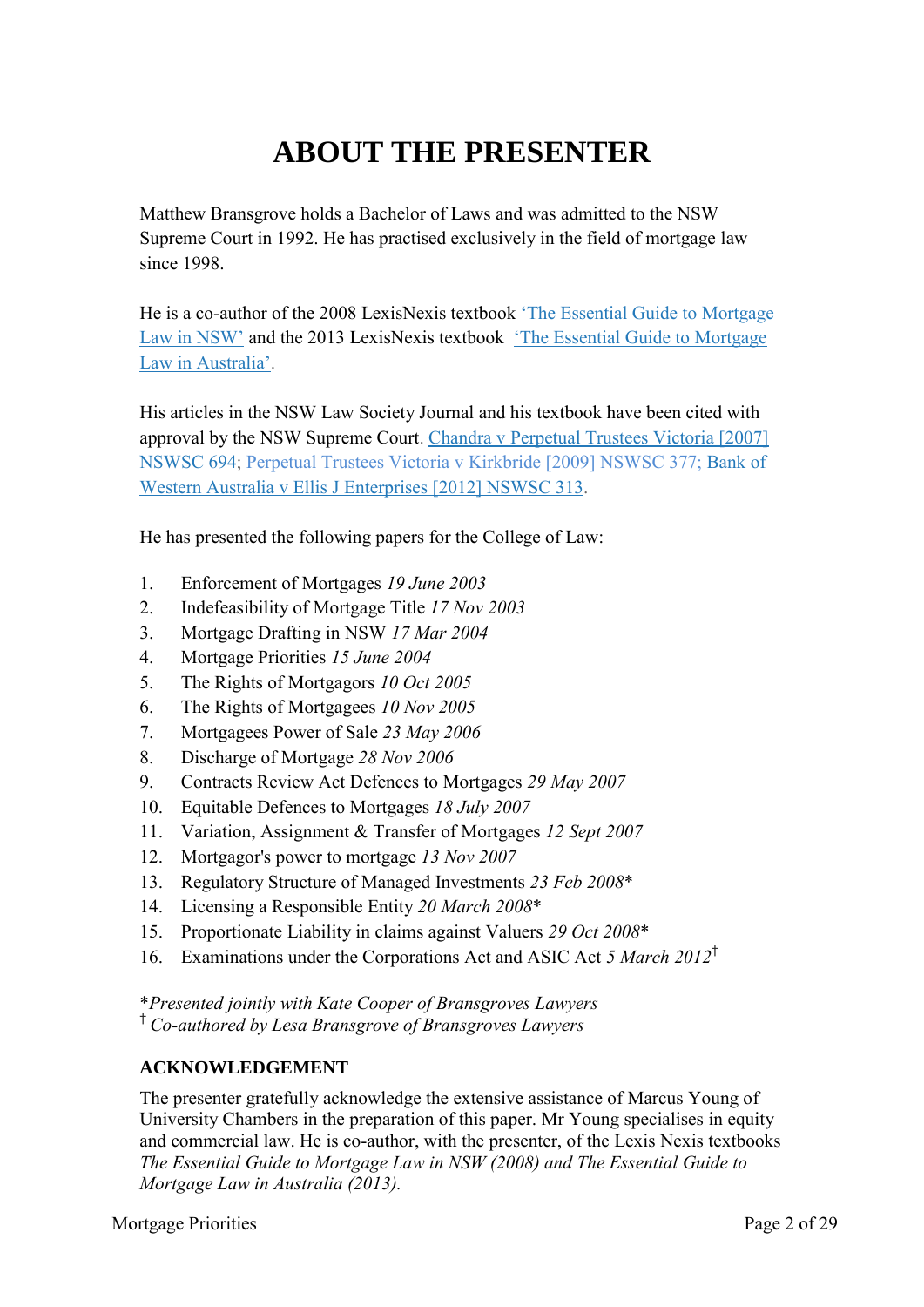### **TABLE OF CONTENTS**

| A.                                                                            |  |
|-------------------------------------------------------------------------------|--|
| <b>B.</b>                                                                     |  |
| 1.                                                                            |  |
| 2.                                                                            |  |
| 3.                                                                            |  |
| 4.                                                                            |  |
| C.                                                                            |  |
| 1.                                                                            |  |
| 2.                                                                            |  |
| Priority between unregistered legal interests and equitable interests 7<br>3. |  |
| $\overline{4}$ .                                                              |  |
| 5.                                                                            |  |
| 6.                                                                            |  |
|                                                                               |  |
| 1.                                                                            |  |
| 2.                                                                            |  |
| 3.                                                                            |  |
| 4.                                                                            |  |
| i)                                                                            |  |
| $\overline{11}$                                                               |  |
| $\overline{111}$                                                              |  |
| Appropriate due diligence for an equitable mortgagee 13<br>iv)                |  |
| V)                                                                            |  |
|                                                                               |  |
| Е.                                                                            |  |
| $1_{-}$                                                                       |  |
| 2.                                                                            |  |
| 3.                                                                            |  |
| If the mortgage is unregistered and the lease is unregistered  14<br>4.       |  |
| F.                                                                            |  |
| 1.                                                                            |  |
| 2.                                                                            |  |
| 3.                                                                            |  |
| 4.                                                                            |  |
| Has Tabula in Naufragio survived in New South Wales? 16<br>5.                 |  |
| 6.                                                                            |  |
| 7 <sub>1</sub>                                                                |  |
|                                                                               |  |
| G.                                                                            |  |
| 1.                                                                            |  |
| 2.                                                                            |  |
| Remedies available to the aggrieved subsequent mortgagee20<br>3.              |  |
| $\overline{4}$ .                                                              |  |
| H.                                                                            |  |
| 1                                                                             |  |
| 2.                                                                            |  |
| 3.                                                                            |  |
| 4.                                                                            |  |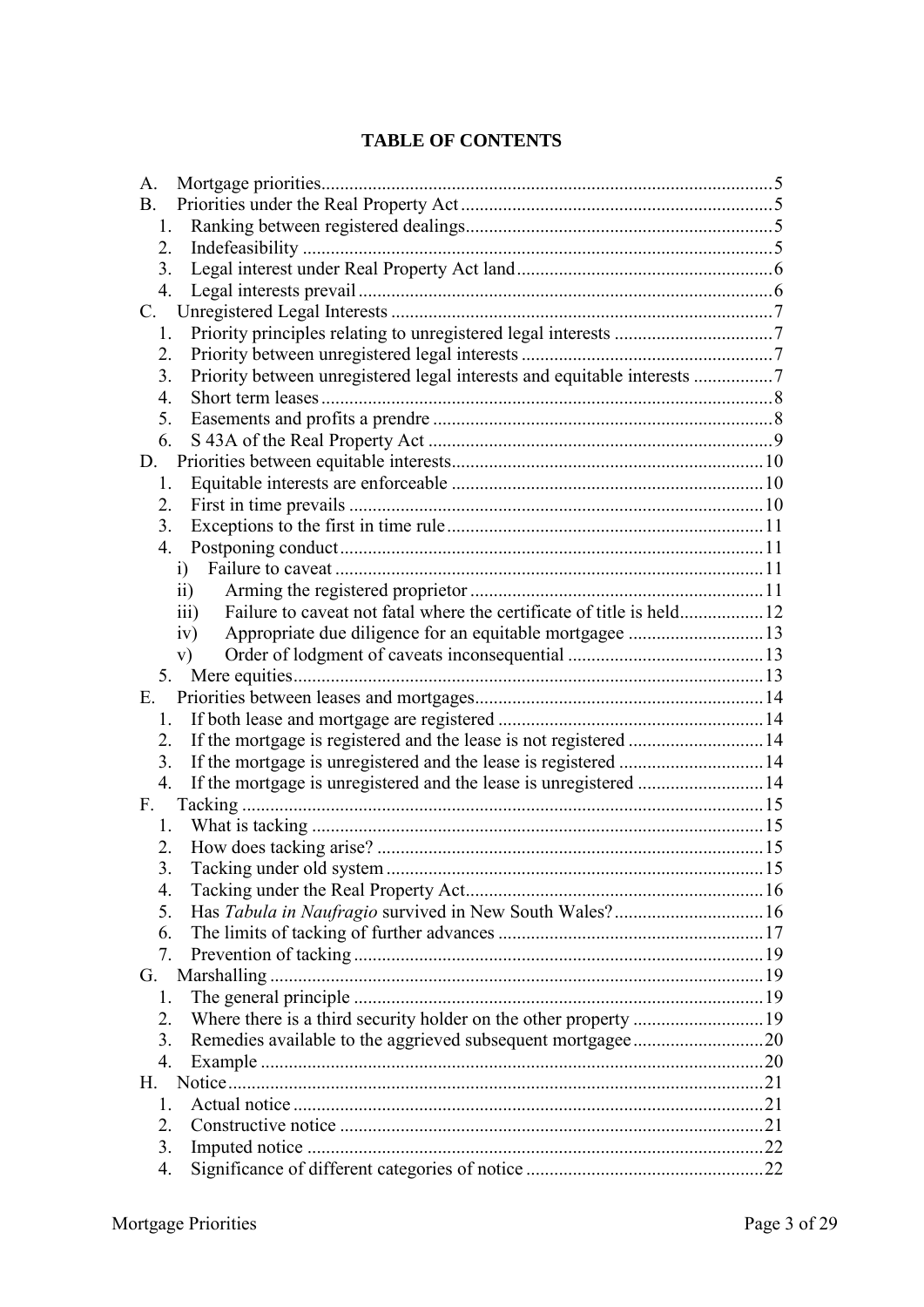| Bankruptcy of the mortgagor.<br>$\mathbf{I}$                                  | 22  |
|-------------------------------------------------------------------------------|-----|
| $\mathbf{1}$                                                                  | .22 |
| However mortgages can be set aside as against the trustee in bankruptcy<br>2. | .23 |
| Sections 120 and 121.<br>i)                                                   | 23  |
| $\rm ii)$                                                                     | 23  |
| $\overline{iii}$                                                              | .24 |
|                                                                               |     |
| $\bf{J}$                                                                      | 25  |
| K.                                                                            | .26 |
| 1.                                                                            | 26  |
| 2.                                                                            | 26  |
|                                                                               | 26  |
| $\mathbf{1}$                                                                  | .26 |
| 2                                                                             |     |
| M.                                                                            | .26 |
| 1.                                                                            | 26  |
| 2 <sub>1</sub>                                                                | 27  |
| 3.                                                                            | 27  |
| N.                                                                            | 27  |
| $\Omega$                                                                      | 28  |
| P.                                                                            | 28  |
| Q.                                                                            | 28  |
| R.                                                                            | 29  |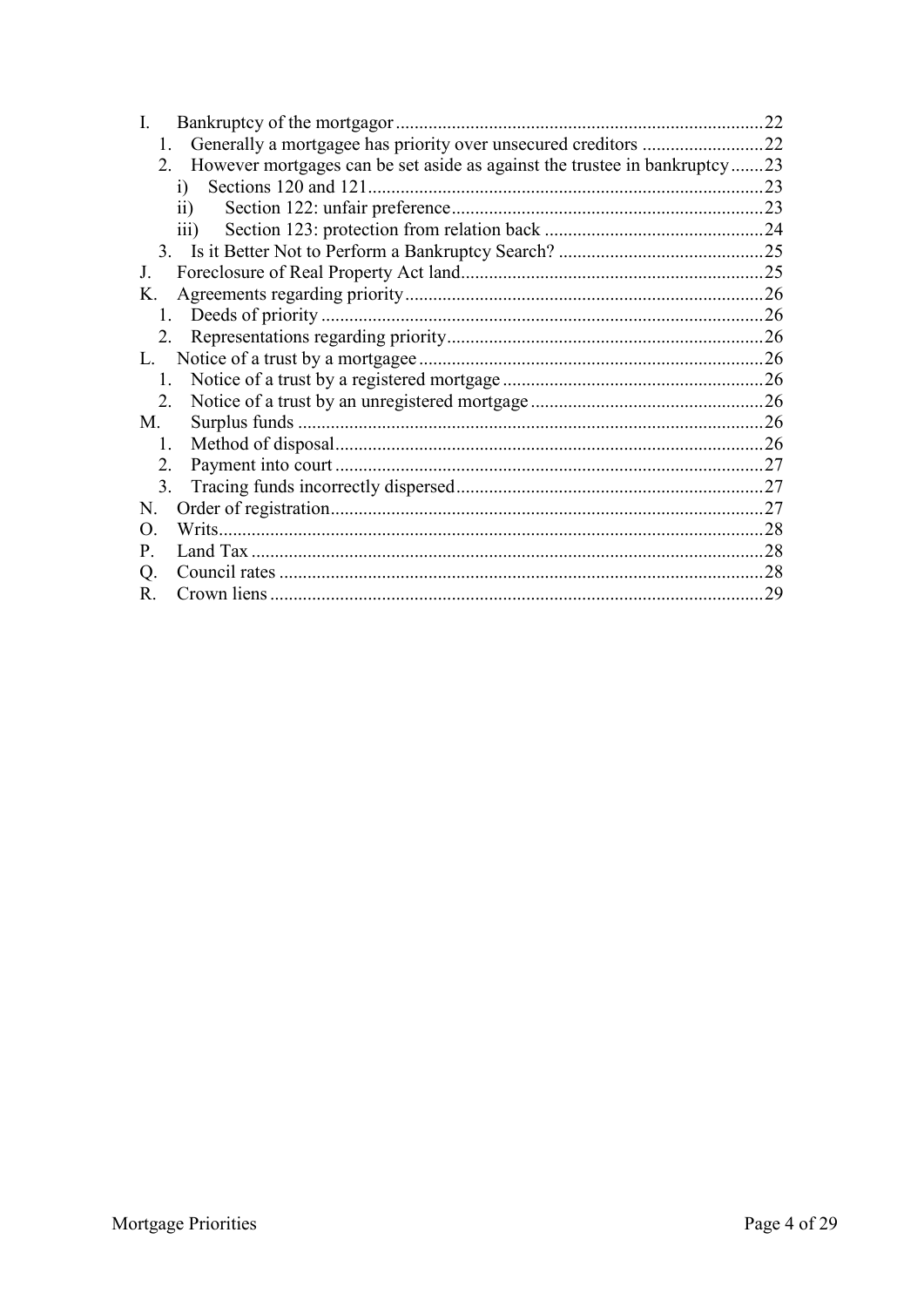# **A. Mortgage priorities**

Where a property is charged with debts to two or more parties it is often necessary to determine the order in which the law says the debts will be satisfied. This order, or ranking, is what the law of priorities is concerned with.

The issue of competing priorities is only relevant when the property secures debts which exceed the value of the property. Thus the different claims are known as competing priorities.

# **B. Priorities under the Real Property Act**

The priorities between different interests, including mortgages, under Real Property Act land are governed by a combination of statutory principles (mainly contained in the Real Property Act itself, but also in the Conveyancing Act), and general law principles. These general law principles are based upon certain key maxims, the manner of operation of those maxims then having been extensively defined.

The starting point in any priority question arising with respect to Real Property Act land is the Real Property Act itself, which established a system that was described by Barwick CJ in *Breskvar v Wall* (1971) 126 CLR 376 at 381 as "title by registration" (as distinct from Old System Title under which titles could be registered but registration in and of itself did not confer title).

### **1. Ranking between registered dealings**

S 36(9) of the Act provides:

Dealings registered with respect to, or affecting the same estate or interest shall, notwithstanding any notice (whether express, implied or constructive), be entitled in priority the one over the other according to the order of registration thereof and not according to the dates of the dealings.

### **2. Indefeasibility**

S 42 of the Real Property Act is the so-called "indefeasibility of title" provision in the Act, although the word "indefeasibility" does not actually appear in s 42, or indeed in any part of the Act. The section is entitled "Estate of registered proprietor paramount", and proceeds as follows:

42 (1) Notwithstanding the existence in any other person of any estate or interest which but for this Act might be held to be paramount or to have priority, the registered proprietor for the time being of any estate or interest in land recorded in a folio of the Register shall, except in case of fraud, hold the same, subject to such other estates and interests and such entries, if any, as are recorded in that folio, but absolutely free from all other estates and interests that are not so recorded except:

### S 43(1) then states:

Except in the case of fraud no person contracting or dealing with or taking or proposing to take a transfer from the registered proprietor of any registered estate or interest shall be required or in any manner concerned to inquire or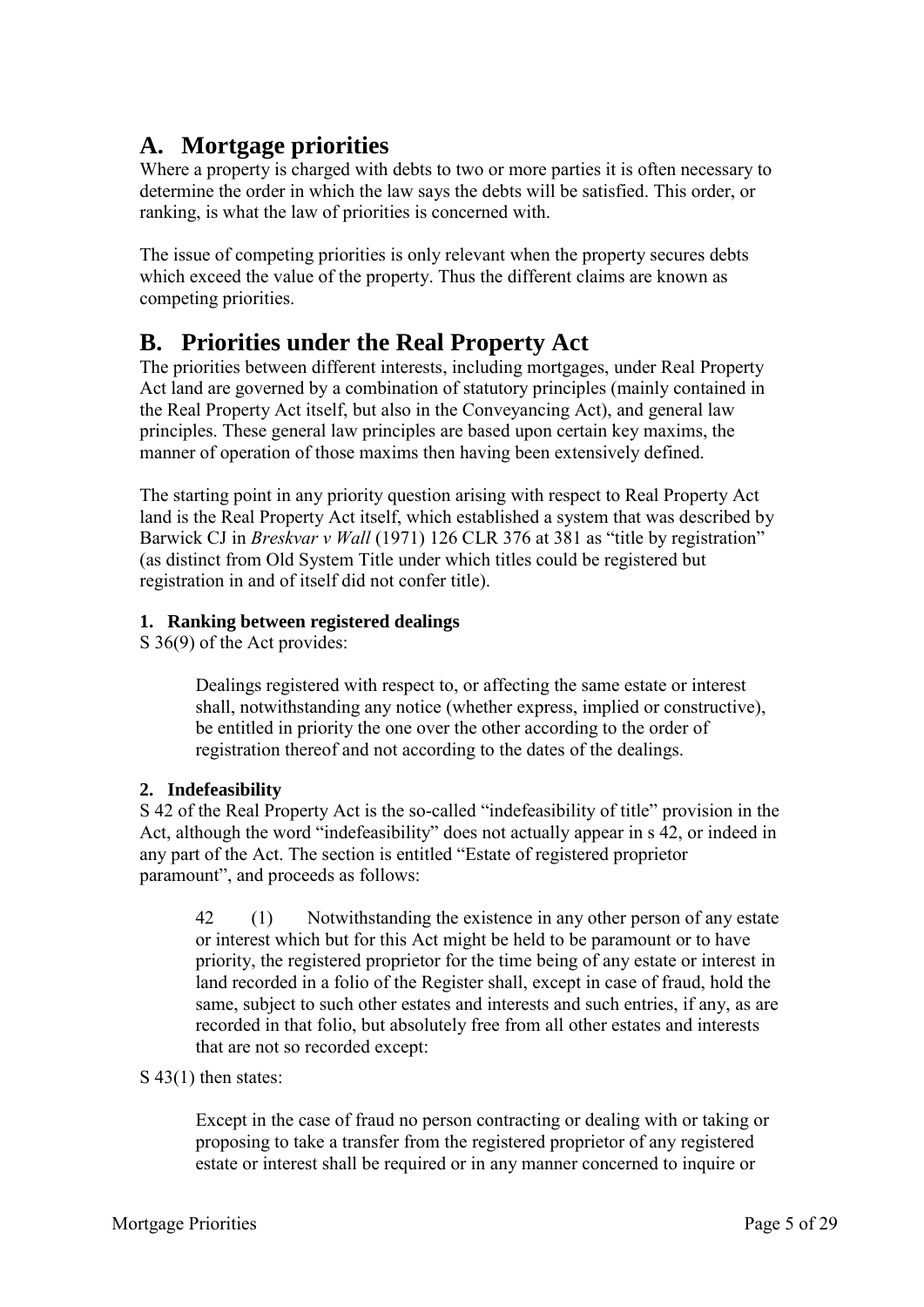ascertain the circumstances in or the consideration for which such registered owner or any previous registered owner of the estate or interest in question is or was registered, or to see to the application of the purchase money or any part thereof, or shall be affected by notice direct or constructive of any trust or unregistered interest, any rule of law or equity to the contrary notwithstanding; and the knowledge that any such trust or unregistered interest is in existence shall not in itself be imputed as fraud.

There are circumstances where the indefeasibility provisions of s 42 (mirrored also in s 43) can be overridden, in particular where a person has acquired a registered interest by fraud, or where personal rights arising under statute or at general law permit a person to defeat in practice the theoretically "indefeasible" rights of the proprietor of a registered interest. These so-called exceptions to indefeasibility, however, are a major topic in themselves and have been dealt with at length in a previous seminar paper called "Indefeasibility of Title" given by the author on 17 November 2003.

#### **3. Legal interest under Real Property Act land**

Assuming there are no circumstances which permit the defeat in a given case of the titles of the registered interest holders, then pursuant to s 36(9) of the Real Property Act, the order of registration determines the relative priority of all registered interests. Under the Real Property Act, all registered interests are thereby constituted as legal interests, and no unregistered legal interests are recognised, for s 41(1) of the Act states:

No dealing, until registered in the manner provided by this Act, shall be effectual to pass any estate or interest in any land under the provisions of this Act, or to render such land liable as security for the payment of money, but upon the registration of any dealing in the manner provided by this Act, the estate or interest specified in such dealing shall pass, or as the case may be the land shall become liable as security in manner and subject to the covenants, conditions, and contingencies set forth and specified in such dealing, or by this Act declared to be implied in instruments of a like nature.

#### **4. Legal interests prevail**

Thus, absent any relevant exceptions to indefeasibility in a given case, the priorities as between legal interests in Real Property Act land are almost always completely determined by the order of registration of those interests. What is more, except for the very limited exceptions provided in s 42 (which include short term leases) any indefeasible registered interest will override any unregistered (or equitable) interest, regardless of such matters as the relative dates of the creation of those interests and regardless of any consideration of notice of one interest holder at the time of registration of the other competing interest (see s 43(1) previously cited). That is the principal reason why a holder of an unregistered interest is likely to lodge a caveat because the caveat prevents the registration of another interest, the registration of which interest would cause the unregistered interest to lose priority notwithstanding it arising first in time. This over-riding of equitable interest by legal interests is also consistent with the old maxim "when the equities are equal, the law prevails".

It follows that, except for the operation of certain special doctrines such as tacking, and except in a very limited category of cases in which a legal interest in Real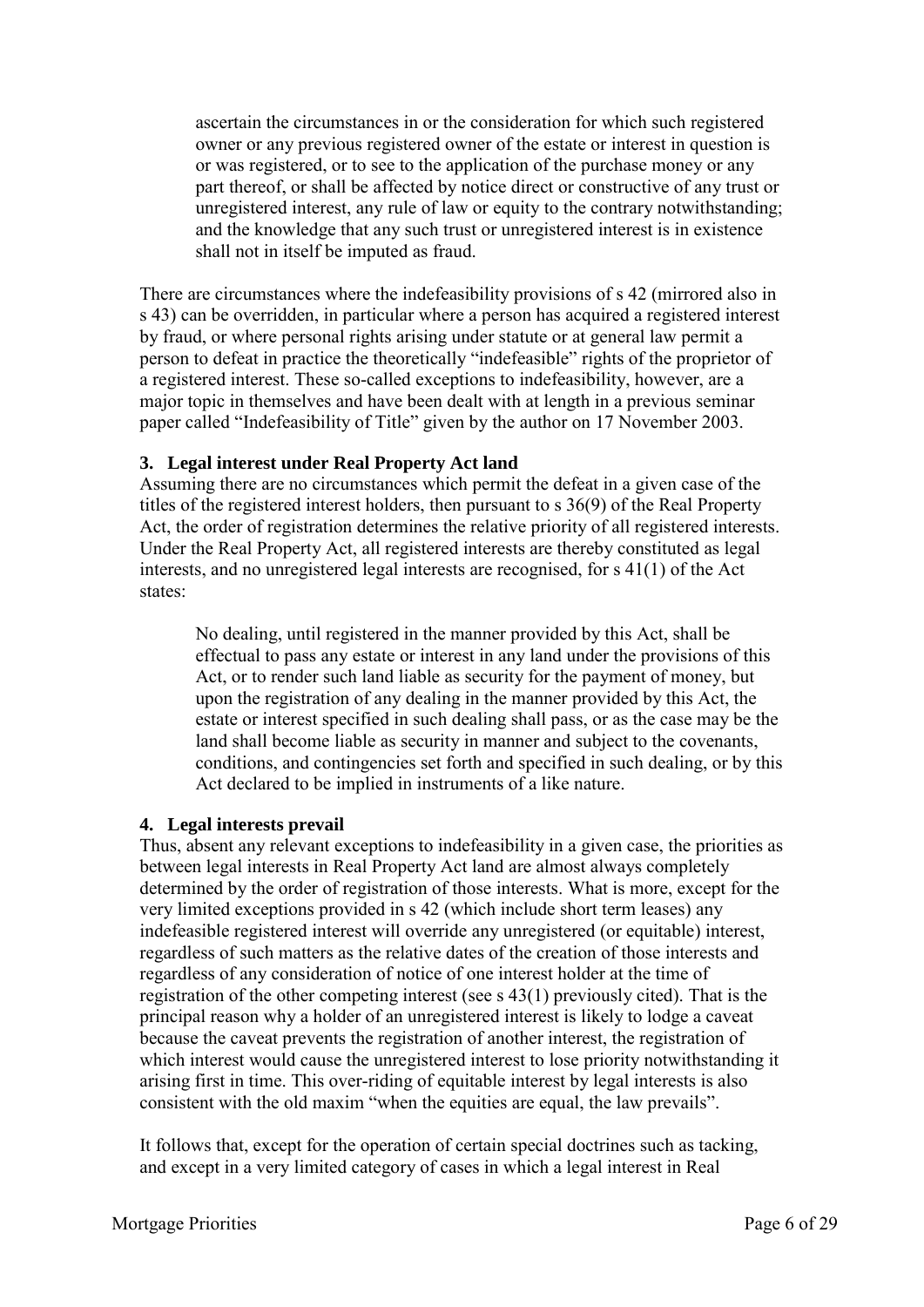Property Act land can arise without registration (which will be dealt with below), the only priority questions in relation to interests in Real Property Act land that cannot be resolved by the application of indefeasibility of title (or the exceptions thereto) concern the competition for priority between unregistered interests, being equitable interests, as their priority is not regulated by the Real Property Act but are recognised under the general law principles of equity.

# **C. Unregistered Legal Interests**

### **1. Priority principles relating to unregistered legal interests**

There is limited scope under the Real Property Act for the existence of unregistered legal interests. It is therefore necessary to examine the rules determining priorities between competing unregistered legal interests, and between unregistered legal interests and equitable interests. It is important to stress that the expression "unregistered legal interest" is refers only to the very limited classes of interest that the Real Property Act considers as being legal interests notwithstanding lack of registration (described below); in the usual case of an unregistered interest in Real Property Act land, the interest can only be equitable.

#### **2. Priority between unregistered legal interests**

No true priority contest can arise between unregistered legal interests by reason of the famous maxim *nemo dat qoud non habet*, which may be translated as "you can't give what you don't have". As soon as a proprietor of land has conveyed a legal estate in that land to another, the proprietor cannot subsequently convey that legal estate (or an interest inconsistent with that estate) to another person, as the legal estate no longer belongs to the original proprietor, and is thus not the proprietor's to give. In the circumstances, any purported attempt of a person to convey to a second person a legal estate that has actually vested previously in a third person must be ineffective to convey a legal estate, although if the subsequent transaction is for value it may be effective to convey an equitable estate. Thus any competition between two alleged legal interests is decided in accordance with the order in time that the interests were created, with the first in time having priority and the second in time not being a legal estate at all (at least to the extent it conflicts with the prior grant).

#### **3. Priority between unregistered legal interests and equitable interests**

As between an unregistered legal interest and an equitable interest, the maxim "where the equities are equal the law prevails" is the key. The maxim provides that a legal interest generally has priority over an equitable interest. This rule has its exceptions, however, some of which are set out in *Northern Counties of England Fire Insurance Company v Whipp* (1884) 26 Ch D 482. That case dealt with the conflict between a prior legal interest and a subsequent equitable interest. At p 494 the following conclusion is reached:

The authorities which we have reviewed appear to us to justify the following conclusions:-

(1) That the Court will postpone the prior legal estate to a subsequent equitable estate: (a) where the owner of the legal estate has assisted in or connived at the fraud which has led to the creation of a subsequent equitable estate, without notice of the prior legal estate; of which assistance or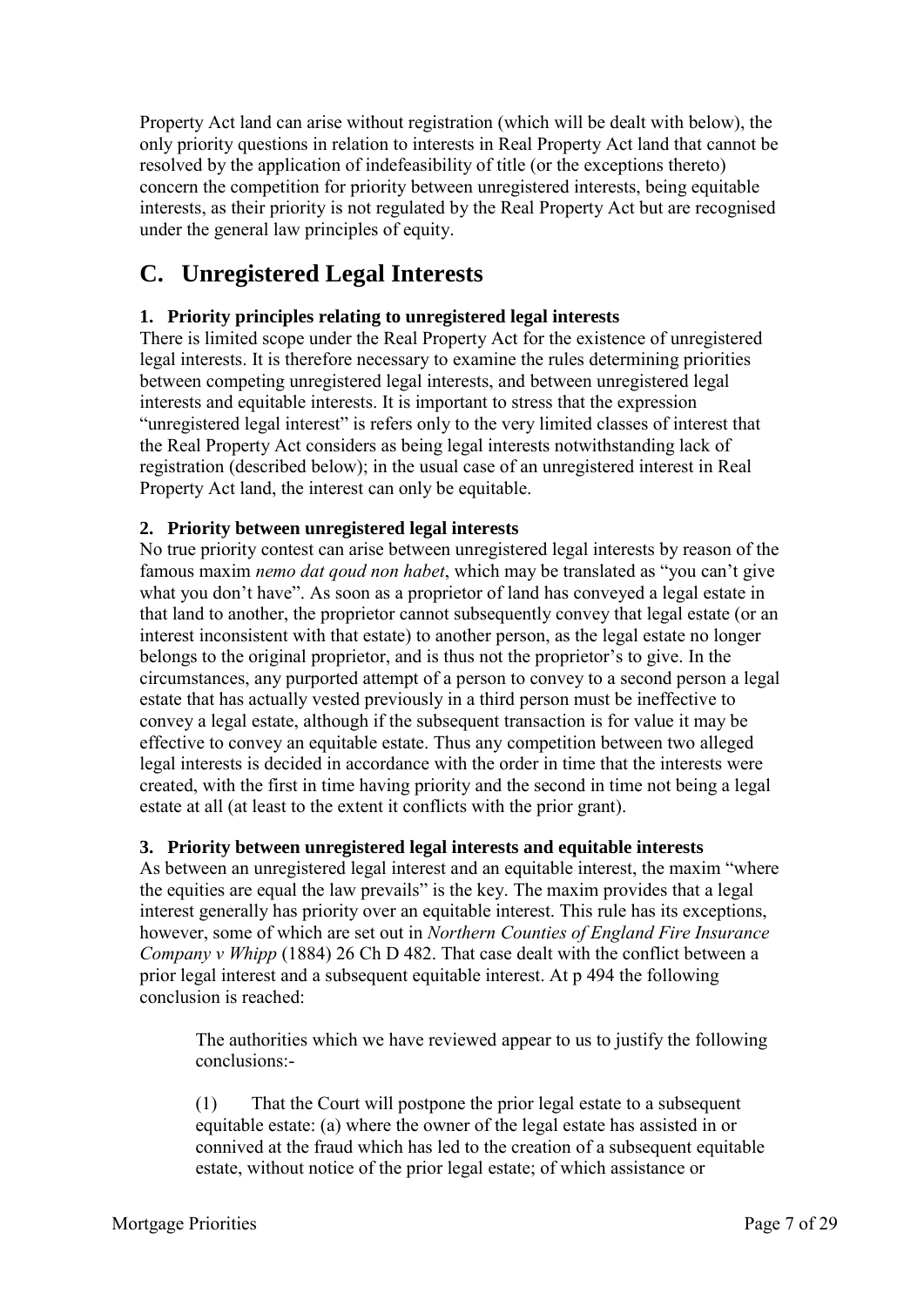connivance, the omission to use ordinary care in inquiry after or keeping title deeds may be, and in some cases has been, held to be sufficient evidence, where such conduct cannot otherwise be explained; (b), where the owner of the legal estate has constituted the mortgagor his agent with authority to raise money, and the estate thus created has by the fraud or misconduct of the agent been represented as being the first estate.

But (2) that the Court will not postpone the prior legal estate to the subsequent equitable estate on the ground of any mere carelessness or want of prudence on the part of the legal owner.

A holder of a subsequent legal interest will rank in priority ahead of an earlier in time equitable interest, but only if the legal interest was obtained for value, in good faith, and without notice of the equitable interest: *Pilcher v Rawlins* (1872) LR 7 Ch App 259.

#### **4. Short term leases**

By reason of s 53(1) of the Real Property Act, short term leases of 3 years duration or less are in the almost unique position of not requiring an executed written lease to be valid at law. As only dealings can be registered, and with no written lease there is no dealing to register, there is no requirement of registration with respect to a short term lease, and such a lease can therefore be an enforceable legal interest without registration. Although a short term lease that is in writing and in registrable form may be registered and thereby attract the protection of indefeasibility, if a short term lease is not registered it nonetheless has effect as a legal interest.

There are special statutory rules under the Real Property Act in relation to the priorities of short term (and, to a lesser extent, long term) leases. S 42 (1)(d) of the Real Property Act provides for a limited exception to indefeasibility of title in the case of leases which have a term not exceeding 3 years (the term of any options to extend the lease being added to the original term for the purpose of this determination of the length of term). The effect of s 42(1)(d) is that if a registered proprietor had notice of an unregistered short term lease before registration, then the registered proprietor does not obtain indefeasibility over that lease by registration.

#### **5. Easements and profits a prendre**

In some circumstances easements present a limited exception to indefeasibility by virtue of s 42(1)(a1) of the Real Property Act. The exception extends only to omitted or misdescribed easements either dating from before the bringing of the land under the Real Property Act or since created under an Act. There is a more widely worded exception relating to profits a prendre in s 42(1)(b). A profit a prendre is an interest similar to an easement, but whereas an easement confers a right (normally upon a neighbour or a statutory body) to use the land (as a right of way, for example), a profit a prendre confers the right to take something from the land (such as to cut and remove wood). It should be noted that covenants over land are not an exception to indefeasibility.

An easement or profit a prendre created at a time prior to land being brought under the Real Property Act is a legal or equitable interest depending upon the rules of Old System Title, an easement or profit a prendre conferred by a deed thus being a legal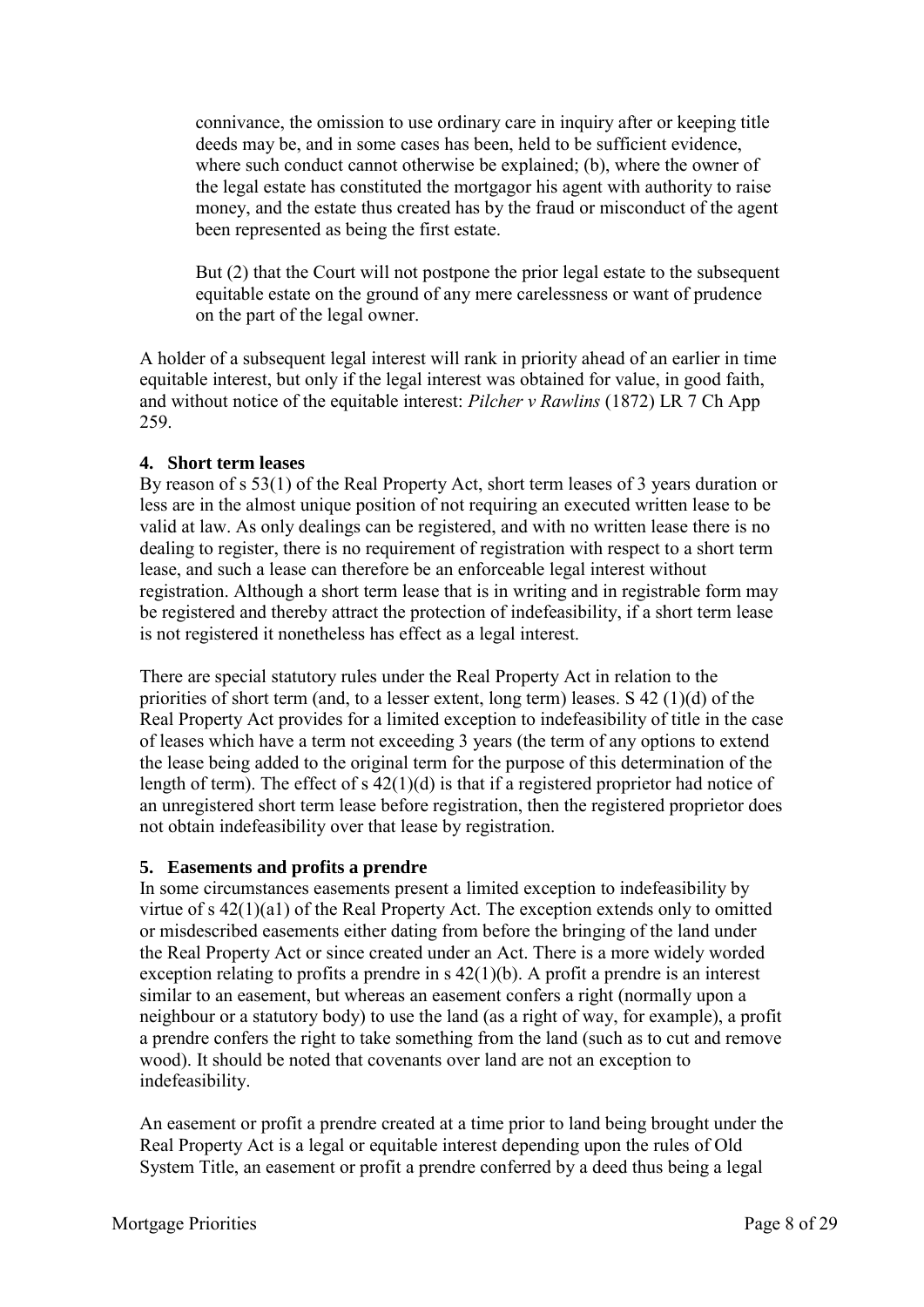interest. An Old System Title legal easement or profit will thus have priority over a subsequent a registered mortgage (being a legal interest first in time), whilst an equitable easement or profit will only enjoy priority over a registered mortgage if the mortgagee had notice of the easement or did not give value for the mortgage.

#### **6. S 43A of the Real Property Act**

S 43A(1) of the Real Property Act provides as follows:

For the purpose only of protection against notice, the estate or interest in land under the provisions of this Act, taken by a person under a dealing registrable, or which when appropriately signed by or on behalf of that person would be registrable under this Act shall, before registration of that dealing, be deemed to be a legal estate.

As Taylor J states in *IAC (Finance) Pty Ltd v Courtenay* (1963) 110 CLR 550at 583, many have attempted to find a satisfactory answer to the meaning of this section, which if "read literally... accomplishes nothing". His Honour rejects the argument that the section effectively confers an indefeasible title on the holder of a registrable dealing that is as yet unregistered, rejects the idea that the section was truly directed only at protection against notice, and instead adopts the contention that the section can

operate to give the holder of a registrable memorandum of transfer priority over an earlier equitable interest where he has, without notice thereof, paid his purchase money and obtained his registrable instrument… the holder of a registrable instrument in such circumstances is enabled to assert, as against the prior equitable interest, that he is, therefore, entitled to perfect his title by registration

This approach was affirmed as correct by the entire High Court in *Meriton Apartments Pty Ltd v McLaurin & Tait (Developments) Pty Ltd* (1976) 133 CLR 671 at 676.

"Dealing registrable" is not defined, but it is presumably (apart from the lack of need for the holder of the instrument to execute that instrument) synonymous with a dealing in "registrable form" as referred to in s  $36(6)$  of the Act. S  $36(6)(b)(ii)$ provides that

- (b) a dealing shall be deemed not to be in registrable form:
	- (i) unless the Registrar-General has authority to use, for the purpose of registering the dealing, the relevant certificate of title.

As *Fisher & Lightwood's Law of Mortgage* Australian Edition suggests at [28.13], it thus appears that a person does not obtain the protection of s 43A unless the person not only holds the dealing itself, but also has control of the certificate of title. This requirement greatly limits the circumstances in which s 43A is likely to come into play. This is especially so in the case of unregistered mortgages, as usually the main reason such mortgages are not registered immediately after settlement is the lack of availability of the certificate of title.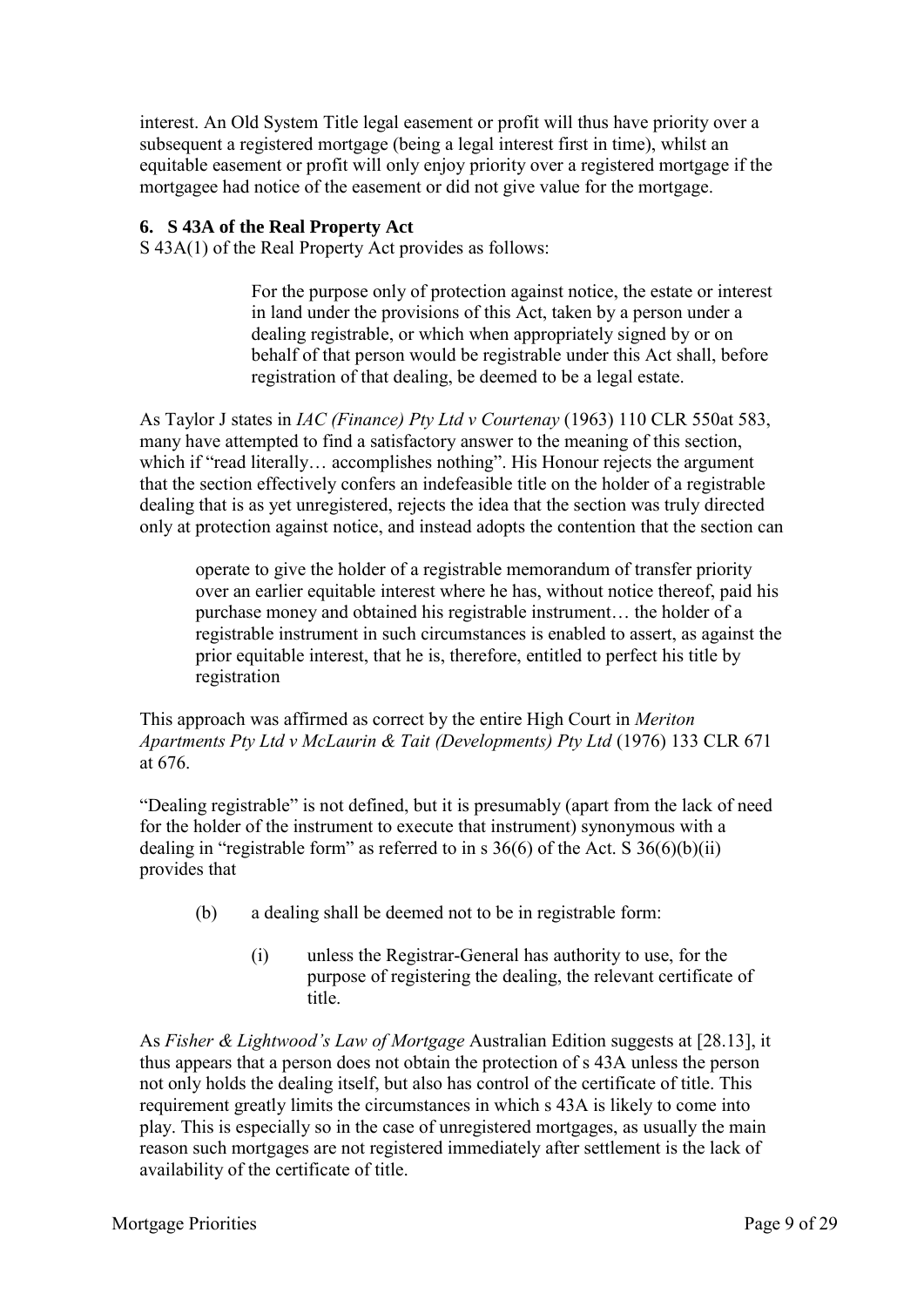The Court of Appeal in Jonray (Sydney) Pty Ltd v Partridge Bros. Pty Ltd [1969] 1 NSWR 621 held that a void dealing is not a "registrable instrument" under s 43A. Thus even when the holder of an unregistered instrument has control of the certificate of title the holder is not in as good position as a registered proprietor in two respects: firstly, the holder of the unregistered instrument is affected by prior equitable interests of which the holder has notice; and secondly, there is no protection afforded to the holder of the unregistered instrument if the instrument is void by reason of forgery, duress, undue influence or non est factum. The holder is, however, at least protected from prior equitable interests of which the holder did not have notice.

# **D. Priorities between equitable interests**

#### **1. Equitable interests are enforceable**

Although one might think from reading s 41 of the Real Property Act that no mortgage or any other dealing with respect to land could have any effect except by virtue of being registered, the section has never been interpreted in that fashion. In *Barry v Heider* (1914) 19 CLR 197, Isaacs J stated at 216:

… sec. 41, in denying effect to an instrument until registration, does not touch whatever rights are behind it. Parties may have a right to have such an instrument executed and registered; and that right, according to accepted rules of equity, is an estate or interest in the land. Until that instrument is executed, sec. 41 cannot affect the matter, and if the instrument is executed it is plain its inefficacy until registered- that is, until statutory completion as an instrument of title- cannot cut down or merge the pre-existing right which led to its execution.

The basis of the contention [that an unregistered dealing is of no effect] therefore fails, and we have to consider the position as to equitable remedies as if the land were not under the Statute.

Thus unregistered dealings relating to Real Property Act Land are accorded the same status as equitable interests under Old System Title, and their relative priorities are thus determined under the general law.

#### **2. First in time prevails**

The key maxim that is applied to determine the relative priorities of equitable interests in land is the Latin phrase "*qui prior est in tempore, potior est in jure*". The literal word-for-word translation of this maxim would be "who first is in time, stronger is in right", but this maxim is often transformed into the more helpful English maxim "When the equities are equal, the first in time prevails". This means that unless there is some other reason to prefer one equitable interest over another, priority will be given to the equitable interest that arose first in time. The question of determining priorities between equitable interests thus ultimately reduces to the question of whether there is sufficient reason in any given case to depart from the general rule that the first in time prevails.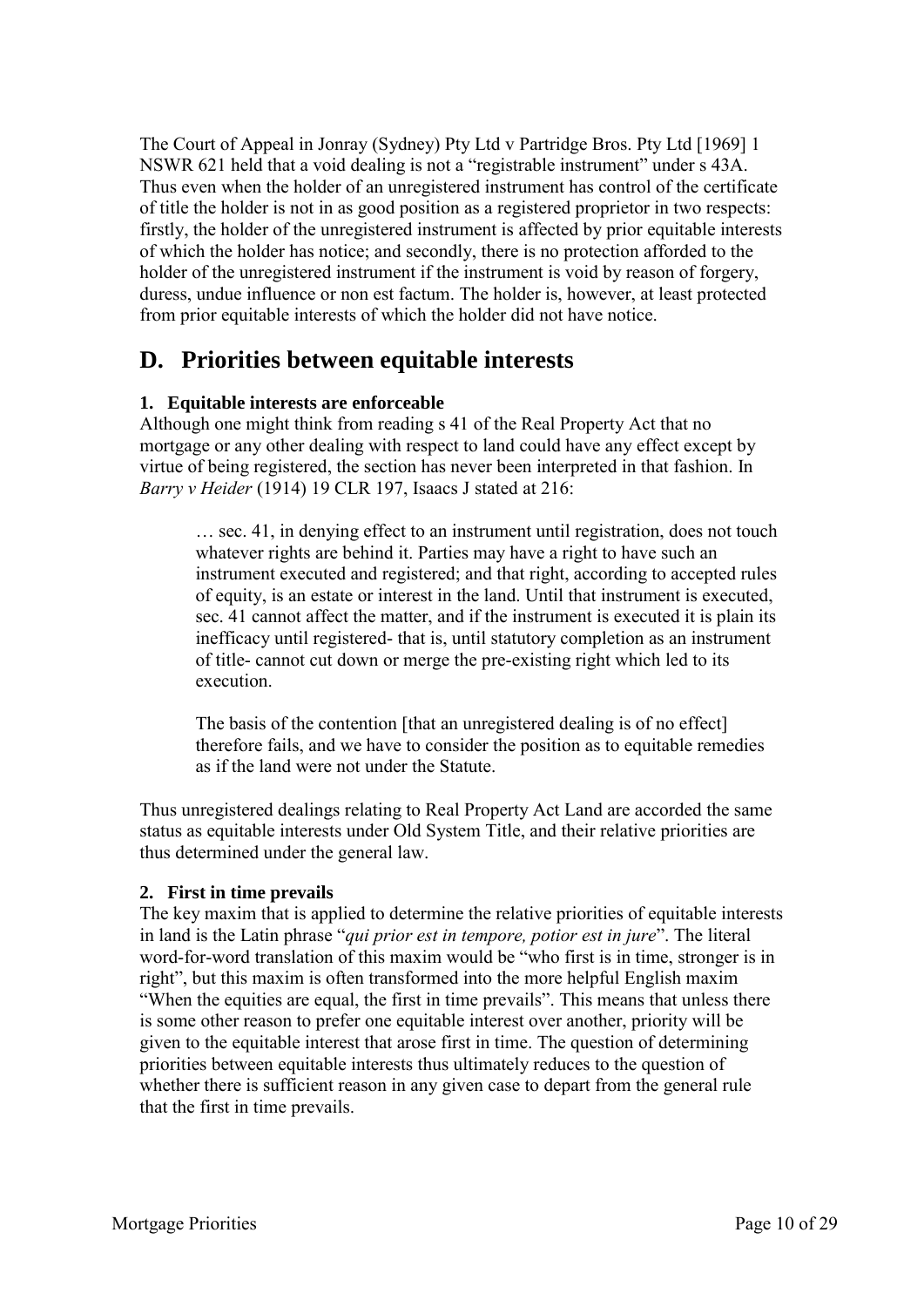#### **3. Exceptions to the first in time rule**

Although the list of circumstances where the "first in time" rule will not apply is by no means closed, there are several well-established situations where the rule has been held to be ousted, including:

- 1. Where the holder of the later interest is induced by the conduct (usually in the form of inaction) of the holder of the earlier interest into believing that no earlier interest exists;
- 2. Where the prior interest can be classed as a "mere equity", whilst the later interest does not fall into that category;
- 3. Where the holder of the earlier interest obtained that interest by way of gift, whilst the holder of the later interest obtained that interest for value and without notice of the earlier claim- as the maxim goes "Equity will not assist a volunteer"; or
- 4. Where the holder of the earlier interest has expressly waived priority over a later interest.

The first two of the above merit examination.

#### **4. Postponing conduct**

If a person holding an equitable interest, by his conduct, misleads a second person into believing that no such earlier interest exists, and the so believing the second person is thereby induced to acquire an equitable interest in the land for valuable consideration, then the conduct of the first person has the effect of "postponing" the priority of the earlier equitable interest, so that the later interest has priority.

#### **i) Failure to caveat**

One way in which such postponing conduct can occur is if the holder of the earlier interest could be reasonably expected to lodge a caveat to protect that interest, but refrains from lodging that caveat (or lodges the caveat after the later interest has already been created) and thereby induces the person who later comes to acquire a subsequent interest to act to his detriment. This may occur if the second person is seeking to acquire an interest in the land for value (such as prospective mortgagee), prior to acquiring that interest searches the title, assumes by the absence of any caveat that no prior equitable interest exists, and then proceeds to acquire the later interest in ignorance of the existence of the earlier interest. That was the situation in High Court decision of *Butler v Fairclough* (1917) 23 CLR 78, in which the holder of an unregistered charge over a lease was late in caveating, resulting in another person entering into an agreement to purchase the lease in reliance upon the clear title.

#### **ii) Arming the registered proprietor**

The Privy Council decision of *Lapin v Abigail* (1934) 51 CLR 58, involved a contest between two equitable interests, each arising under a loan transaction. The registered proprietors of Real Property Act land, the Lapins, had entered into an agreement with lenders whereby the lenders would advance money not secured by a Real Property Act mortgage, but rather in a manner similar to an Old System Title mortgage, in that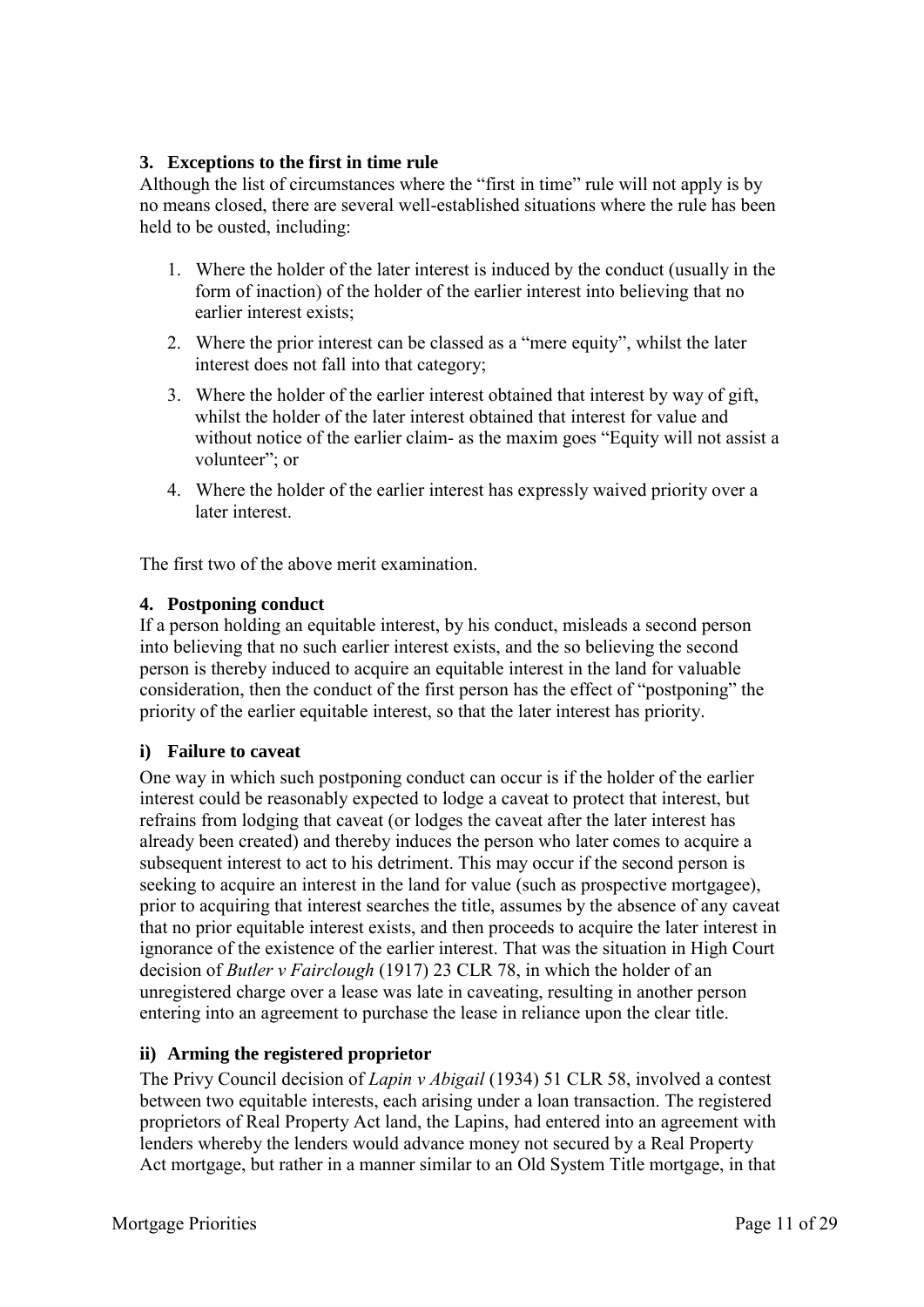the title of the security was transferred to a nominee of the lender, Heavener, with Heavener becoming the registered proprietor of the security but with the Lapins possessing an equity of redemption whereby they could procure a reconveyance of the security upon discharge of the loan. By virtue of this transaction, the Lapins no longer appeared on the register, and did not lodge a caveat to protect their equitable interest. Heavener then proceeded to borrow money from Abigail, granting to Abigail a mortgage over the property by way of security. The mortgage was taken by Abigail in ignorance of the equitable interest of the Lapins. Before the mortgage could be registered the Lapins, belatedly, lodged a caveat preventing the registration of the mortgage. The Privy Council held that in that transferring the security to Heavener and then failing to caveat, the Lapins had allowed Heavener to represent herself as being the absolute owner of the property, and that Abigail had relied on this being the position when taking the mortgage. Their Lordships then determined that, in the circumstances, the Lapins were guilty of postponing conduct, so that the equitable interest of Abigail now had priority over the Lapins earlier equitable interest.

#### **iii) Failure to caveat not fatal where the certificate of title is held**

In *J & H Just (Holdings) Pty Ltd v Bank of NSW* (1971) 125 CLR 546, the High Court stated (p 554) that the mere failure to lodge a caveat did not in itself amount to postponing conduct, but that postponing conduct would exist in

situations in which such a failure may combine with other circumstances to justify the conclusion that "the act or omission proved against" the possessor of the prior equity "has conduced or contributed to a belief on the part of the holder of the subsequent equity, at the time when he acquired it that the prior equity was not in existence"…

The quoted phrases were taken from the High Court's decision in *Lapin v Abigail* (1930) 44 CLR 166 at 183-184, which decision had been overruled by the previously mentioned Privy Council decision.

In *J & H Just (Holdings)*, the earlier equitable interest was an unregistered mortgage by the Bank of NSW, which mortgage was supported by handing to the Bank the certificate of title, but the Bank did not lodge a caveat to protect its mortgage. A second mortgage transaction later took place pursuant to which another lender advanced monies and took a mortgage after a title search has revealed a clean title. The Bank then, belatedly, lodged a caveat preventing the registration of the subsequent mortgage. The Court determined that, in the circumstances of the case before it, the mere failure of the Bank to caveat did not constitute postponing conduct, lodging a caveat being a primarily a protective measure rather than a means of notifying the world of one's interest, and with the Bank having retained the certificate of title and being able to reasonably rely on the possession of the certificate of title to prevent registration of subsequent interests. The absence of the certificate was indeed a matter of which the subsequent mortgagee was aware, and the mortgagee knew the certificate of title was held by the Bank, but the mortgagee had accepted without making any enquiries of the Bank the story of the mortgagor that the Bank was merely holding the document "for safe keeping" and that there was no prior encumbrance.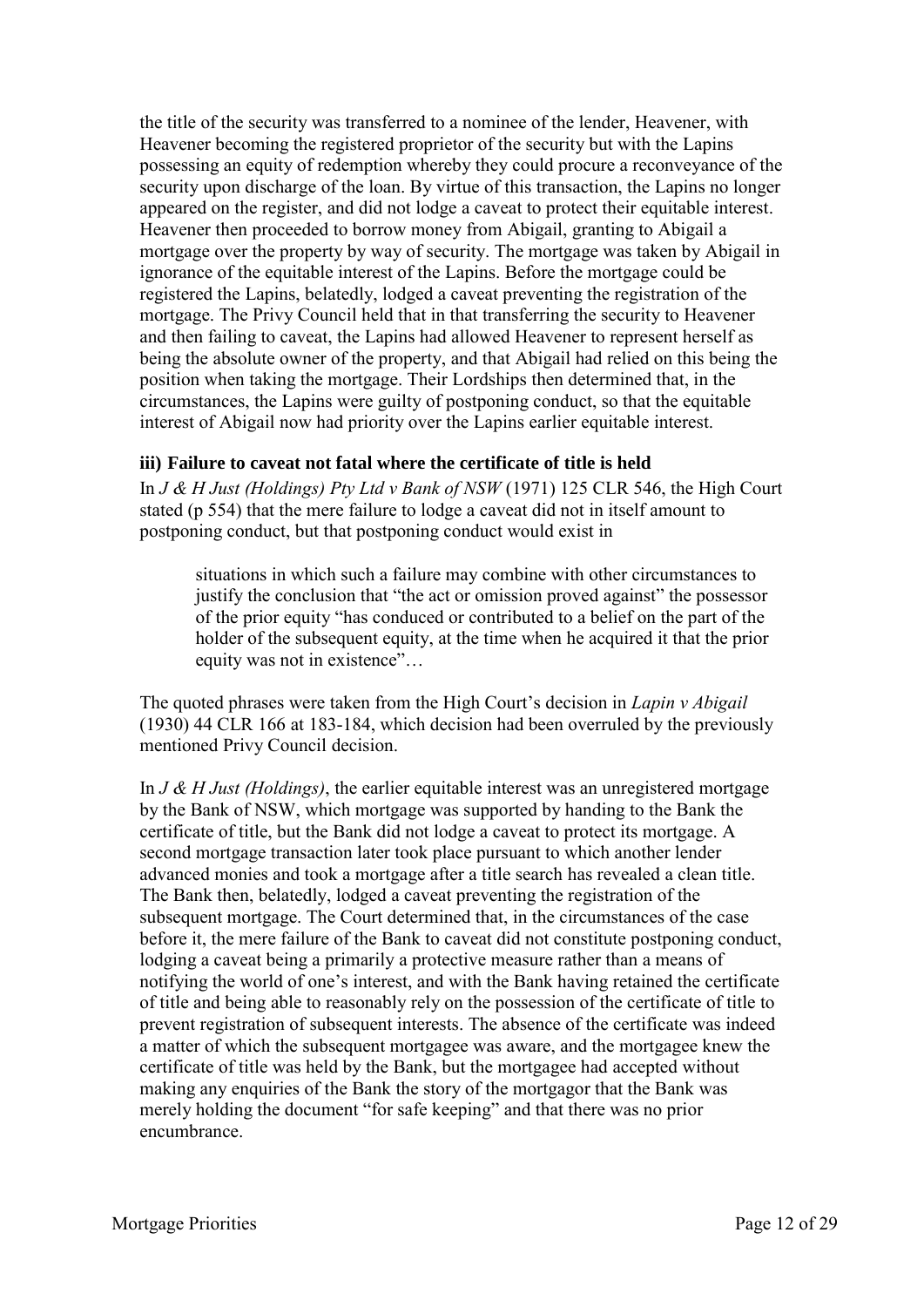#### **iv) Appropriate due diligence for an equitable mortgagee**

It follows from the above that a prospective equitable mortgagee cannot merely rely on the absence of any caveat as a guarantee that the equitable mortgage will have priority over any prior equitable interests, but should the prospective mortgagee prior to entering into the mortgage be aware of some suspicious circumstance (such as the absence of the certificate of title), the mortgagee cannot be confident of priority, particularly if the mortgagee has failed to make proper enquiry into those circumstances.

#### **v) Order of lodgment of caveats inconsequential**

It is important to note that unlike the case with respect to the order of registration of dealings, the order of lodgement of caveats protecting unregistered interests (and, indeed, their order of appearance on the register) does not in itself confer any priority of one over the other. If a person with an equitable mortgage initially fails to caveat with respect to that mortgage but then later lodges a caveat after a subsequent mortgagee has taken an equitable mortgage in reliance upon the lack of caveats, the mere fact that the prior mortgagee might then lodge a caveat to protect the earlier mortgage prior to the lodgement of a caveat by the later mortgagee would not in any way assist the first mortgagee in the contest of priorities (which, on the stated facts, would likely be resolved in favour of the subsequent mortgage).

#### **5. Mere equities**

The concept of the subordinate status of a "mere equity" was addressed in the High Court decision of *Latec Investments v Hotel Terrigal* (1965) 113 CLR 265. The three judgements delivered in that case varied in their reasoning, but the judges concurred as to the resulting priorities. In *Ruthol Pty Ltd v Mills* (2003) BC200301187, the NSW Court of Appeal applied *Latec Investments* in determining priorities, the Court however declining to favour expressly any one of the three judgements in *Latec Investments* in determining priorities.

A "mere equity" is a type of equitable interest, but a form of interest that will rank lower in priority to the more usual type of equitable interest, even if the "mere equity" was created prior in time. A person holds a "mere equity" in circumstances where the person holds an equitable interest of a type that requires a court of equity to intervene to perfect in some way the holder's title to that equitable interest. As this is a difficult concept to explain (particularly given judicial disagreement on its details- Taylor J in *Latec Investments* indeed rejecting altogether the characterisation of the relevant interest in that case as a "mere equity"), it is necessary to look at examples.

In *Latec Investments*, a mortgagee of Real Property Act land in purported exercise of its power of sale, conspired with another party to ensure that the auction of the security land was unsuccessful, with the mortgagee's co-conspirator then purchasing the land by private sale at slightly above the maximum bid at auction. The purchaser then granted an equitable charge over the land to a third party, who gave value for the charge without notice of the prior fraud. In due course the mortgagor sought to set aside the fraudulent transfer to the purchaser, and had there been no third party interest the mortgagor would have been entirely successful on the grounds of the fraud. The Court determined, however, that the equitable interest of the chargee had priority over the equity of the mortgagor. Although the mortgagor's interest was prior in time, the equities were said not to be equal as the mortgagor merely had the right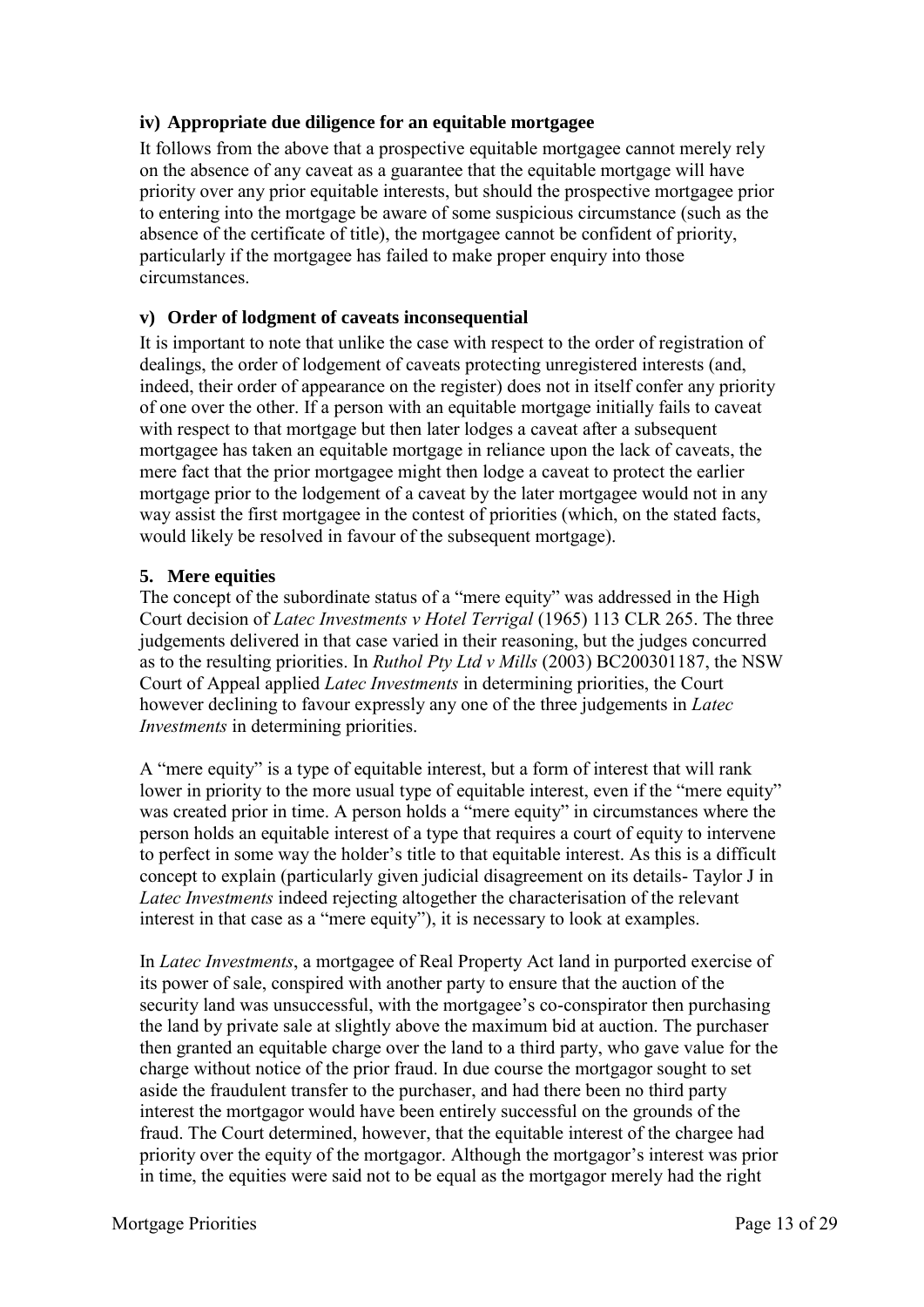(referred to by Kitto J as a "mere equity") to approach a court to set aside the conveyance of the property at law, whilst the third party had a full equitable interest in the usual meaning of the words, being an equitable charge.

In *Ruthol Pty Ltd v Mills*, Ruthol was a proprietor of land and granted an option to buy that land to Mr and Mrs Mills. The grant of an option confers an equitable interest in the holder of that option so long as the option may be exercised. The option could only be exercised within a stated period, and the Mills did not exercise their option within that period. Their failure to exercise was, however, induced by misrepresentations made by Ruthol. Ruthol then granted a new option to purchase to a third party, Tricon, who gave value for the option without notice of Ruthol's misconduct or any interest being claimed by the Mills. The Mills ultimately discovered Ruthol's misconduct and purported to exercise their option out of time. Tricon also sought to exercise its option, but it exercised its option within the time specified for the Tricon option. There then arose a priority contest between the Mills and Tricon. The Mills' interest arose first in time, but as the Mills needed to rely on equity to enable them to exercise their option outside their option period, Tricon's equitable interest was held to have priority over the Mills' "equity".

# **E. Priorities between leases and mortgages**

### **1. If both lease and mortgage are registered**

If both mortgage and lease are registered, then if the lease is registered before the mortgage, the lease has priority. If the mortgage is registered first it will have priority unless the mortgagee has consented to the lease, as s 53(4) of the Real Property Act provides:

A lease of land which is subject to a mortgage, charge, or covenant charge is not valid or binding on the mortgagee, chargee or covenant chargee unless the mortgagee, chargee or covenant chargee has consented to the lease before it is registered.

#### **2. If the mortgage is registered and the lease is not registered**

A registered mortgage has priority over an unregistered long term lease (being of greater than 3 years, including any option periods). A registered mortgage has priority over a short term lease only if the mortgagee did not have notice of the lease prior to registration (Real Property Act s 42(1)(d)).

#### **3. If the mortgage is unregistered and the lease is registered**

If the mortgage is unregistered, a prior registered lease will have priority over it by virtue of the latter's indefeasibility. If an unregistered mortgage is first in time but did not consent to the lease, then as s 53(4) of the Real Property Act only protects registered mortgagees, the subsequent registered lease will still have priority over it by virtue of the latter's indefeasibility.

#### **4. If the mortgage is unregistered and the lease is unregistered**

A prior unregistered short term lease (a term of 3 years or under) is a legal interest and will thus have priority over an unregistered mortgage (an equitable interest) absent fraud or gross negligence on the part of the tenant leading to the creation of the mortgage. A subsequent short term lease, being a legal interest, will rank in priority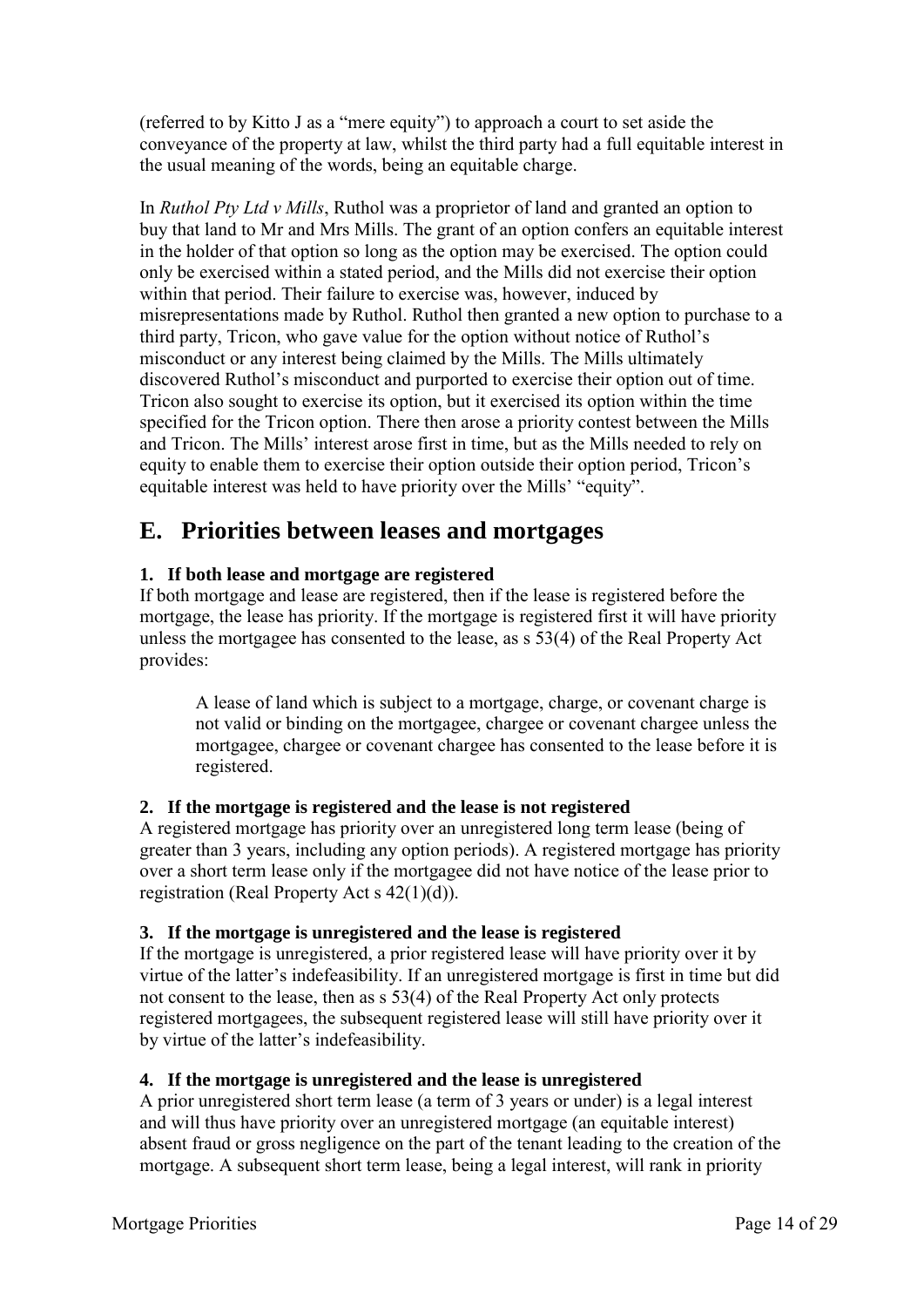ahead of a prior unregistered mortgage if the lease was obtained for value, in good faith, and without notice of the mortgage, but otherwise the mortgage will have priority.

An unregistered long term lease is an equitable interest. In any competition between an unregistered long term lease and an unregistered mortgage, the first in time will have priority unless the holder of the first interest in time is guilty of postponing conduct, or if the holder of the second interest took for value and without notice of the first interest and holds a registrable dealing and the certificate of title to enable registration to occur (s 43A of the Real Property Act).

# **F. Tacking**

### **1. What is tacking**

"Tacking" is the traditional name for the ability of a first mortgagee of Old System land to use that first mortgage to obtain priority over subsequent mortgagees and chargees for other monies advanced after the security was subsequently encumbered. Such other monies were then said to be "tacked" onto the first mortgage.

### **2. How does tacking arise?**

Tacking might arise either when the first mortgagee made further advances under the first mortgage, or when, by reason of transfer, the same mortgagee came to hold both a first mortgage and a third (or subsequent) mortgage. In this latter case, the usual course of events was for the third mortgagee to acquire a transfer of the first mortgage so as then to enjoy priority over the second mortgage not only in relation to monies advanced under the first mortgage, but also in relation to monies advanced under the third mortgage, which was thereby promoted ahead of the second mortgage. This doctrine of promotion of the third mortgage is referred to as *tabula in naufragio*, meaning "plank in a shipwreck", and presumably referring to the fact that the third mortgagee is saved from mere third priority by virtue of the "plank" being the first mortgage.

### **3. Tacking under old system**

Tacking was already well established by the seventeenth century, with the principles apparently well known by the time of *Marsh v Lee* (1670) 86 ER 473 and *Brace v Duchess of Marlborough* (1728) 24 ER 829, which applied the law of tacking and were able to cite many prior authorities supporting it. Tacking was once explained by the so-called "doctrine of estates", referring to the special status enjoyed by a first mortgagee under Old System Title, with the first mortgagee being effectively the proprietor of the security, and the mortgagor having merely an equity of redemption enabling the mortgagor to re-acquire the security from the mortgagee on discharge of the mortgage. Under Old System Title, second and subsequent mortgagees held no legal interest, as the mortgage was not over the land itself (which the mortgagor no longer owned at law) but were rather mortgages over the mortgagor's equity of redemption, and hence equitable rights only. By virtue of the general doctrine that legal rights enjoy priority over equitable rights, the first mortgagee was thus in a special position.

The special distinction enjoyed by the first mortgagee under Old System Title by virtue of the doctrine of estates is well illustrated in *Brace v Duchess of Marlborough*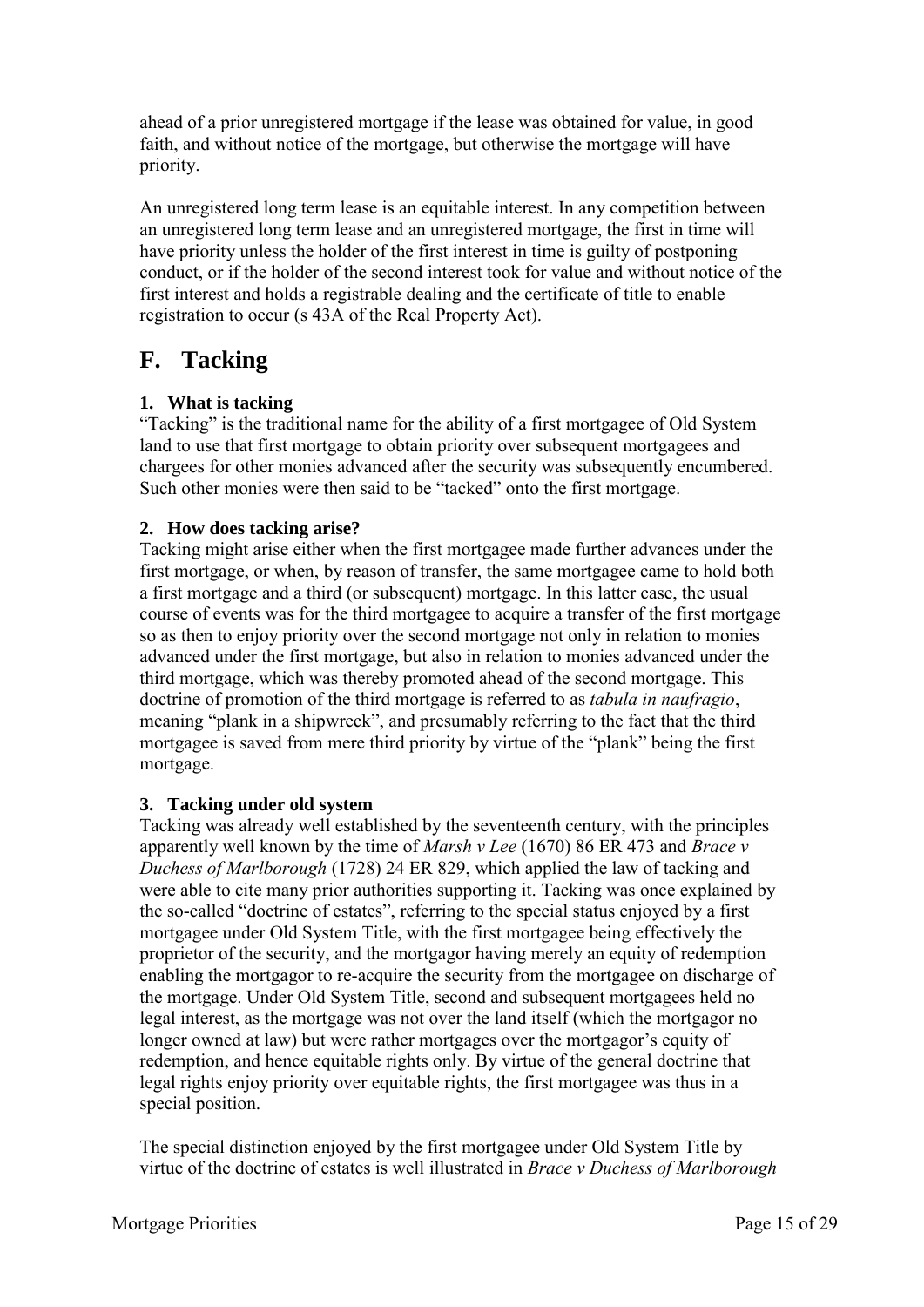(1728) 24 ER 829, in which a mortgagee low in the order of priority- a "puisne (petty) incumbrancer" purchased what was thought to be the first mortgage in order to tack the puisne mortgage to the first mortgage and thus gain priority over all earlier mortgagees. The puisne incumbrancer blundered, however, as set out at 831:

In this case it appeared that a puisne incumbrancer bought in a prior mortgage, in order to unite the same to the puisne incumbrance, but it being proved that there was a mortgage prior to that, the Court clearly held that the puisne incumbrancer, where he had not got the legal estate, or where the legal; estate was vested in a trustee, could there make no advantage of his mortgage; but in all cases where the legal estate is standing out, the several encumbrances must be paid according to their priority in point of time.

#### **4. Tacking under the Real Property Act**

The Torrens System removes the unique position of the first mortgagee that existed under Old System Title, so that the interest of first registered mortgagee is no longer different in kind to that of subsequent registered mortgagees. The first registered mortgage still has priority, but all registered mortgages of Torrens System land are legal mortgages conferring similar rights and remedies against the mortgagor. Notwithstanding the removal of the special distinction enjoyed by the first mortgagee, the tendency of courts to continue to apply Old System Title principles in many cases notwithstanding the changed circumstanced created by Torrens System legislation has caused the doctrine of tacking (in its modern, limited form) to survive, with authorities such as *Matzner v Clyde Securities Ltd* [1975] 2 NSWLR 293 and *Central Mortgage Registry of Australia Ltd v Donemore Pty Ltd* [1984] 2 NSWLR 128 holding that the doctrine (as least in relation to the tacking of further advances) was still applicable, even in the case of registered mortgages over Real Property Act land, as it was said to be "founded on principles of justice and fair dealing as between the mortgagor and the mortgagees, and as between the competing mortgagees" (*Matzner* at p 300). Given the above recasting of tacking, it follows that it must now be no longer confined to first mortgagees, but presumably any mortgagee can invoke the doctrine in appropriate circumstances.

### **5. Has** *Tabula in Naufragio* **survived in New South Wales?**

Whether the *tabula in naufragio* (plank in a shipwreck) variety of tacking has also survived Torrens legislation in the same way that tacking of further advances has survived is not altogether clear. Whalan in *The Torrens System in Australia*, 1982, pp 170-1, concludes that *tabula in naufragio* has not survived, as now all registered mortgaged confer a legal estate, not just the first mortgage. The Australian Edition of *Fisher & Lightwood's Law of Mortgages*, at [25.15], notes however that this reasoning would only apply in so far as it excludes tacking by subsequent registered mortgagees, but that presumably a subsequent equitable mortgagee without notice of an intervening equitable interest could tack the equitable mortgage to a transferred registered mortgage, as this would be the traditional case of the holder of an equitable interest being promoted by the acquisition of a legal interest.

The New Zealand single judge decision in *Kerr v Ducey* [1994] 1 NZLR 577 stated that *tabula in naufragio* no longer applied in post-Torrens Title New Zealand (although the ability to tack further advances remained), then finding that the facts of the case before the court did not fit within the doctrine in any event. The court noted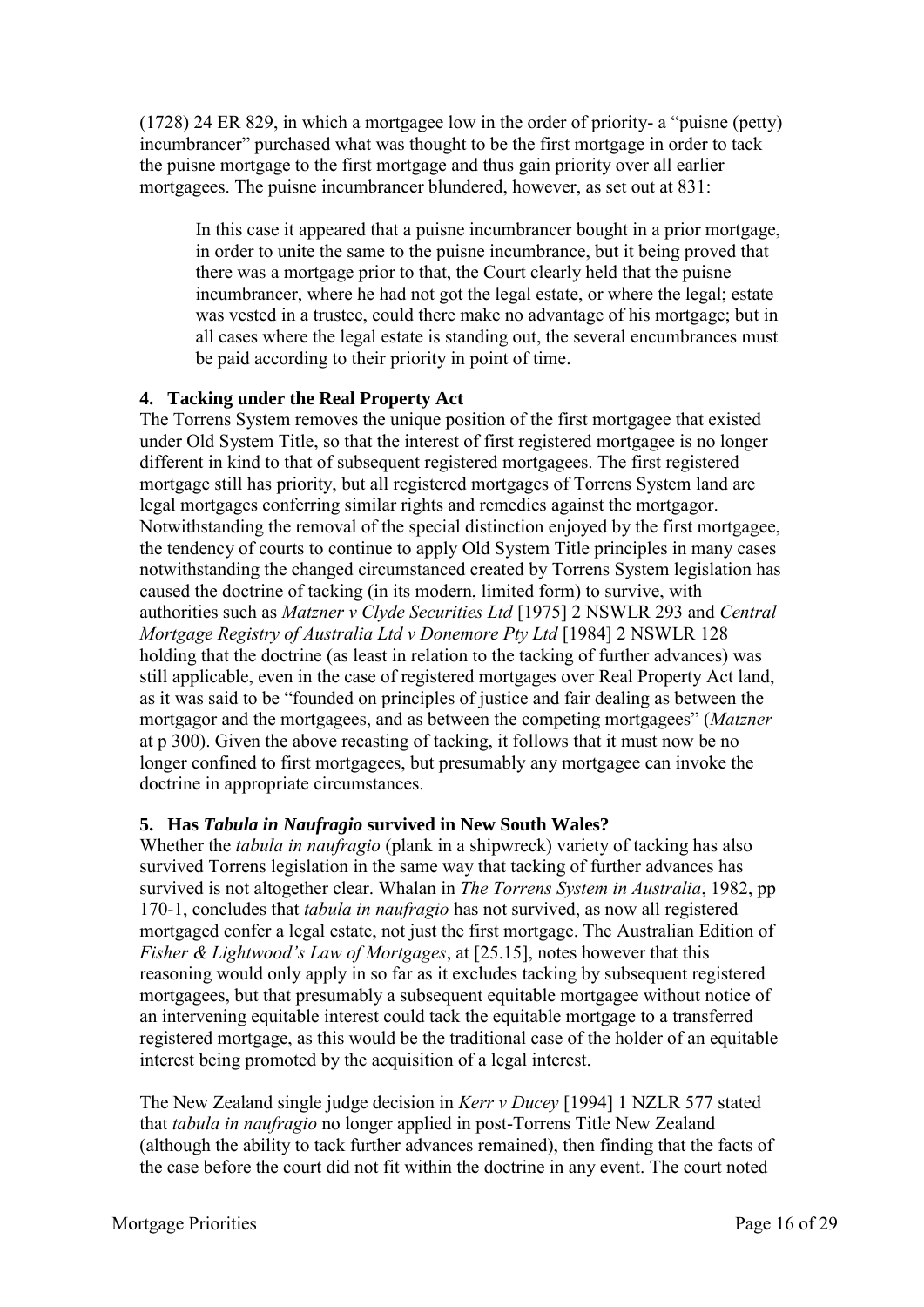in relation to *tabula in naufragio* that under the Torrens System a "registered mortgage would not give a legal estate in the mortgaged land, merely a registered charge on the land". In New Zealand, however, s 80A of the Property Law Act 1952 (NZ) expressly modifies the law in relation to tacking of mortgages; this provision is also reflected in the Victorian, Queensland and Tasmanian Torrens legislation (and in UK legislation, from which the New Zealand provision was itself taken), but there is no equivalent in New South Wales. For this reason *Kerr v Ducey* is of little assistance in determining the law in New South Wales.

In *Bank of Western Australia v Connell* (1996) 16 WAR 483, the Western Australian Supreme Court notes (p 498) that *tabula in naufragio* is dependent on the doctrine of estates, whilst post *Matzner* the tacking of further advances is not dependent on that doctrine. Beyond concluding that arguments by analogy from the *tabula in naufragio* principle are of no use when considering the matter of tacking further advances, however, the Court makes no finding on the persistence of *tabula in naufragio* in Western Australia, although the failure of the Court to reject the doctrine may be seen to give some encouragement to the notion that the doctrine does indeed still remain.

It is thus likely, but by no means certain, that the *tabula in naufragio* doctrine continues to apply in New South Wales in relation to mortgages, but only in relation to the question of priority between unregistered mortgages.

It should be noted that quite apart from the doctrine of *tabula in naufragio*, a subsequent mortgagee is always entitled to purchase the first mortgage from the first mortgagee and then to proceed against the mortgagor under that first mortgage with priority to all other mortgages, but absent the operation of *tabula in naufragio*, the mortgagee's priority is limited to the monies due under the first mortgage and does not include debts due under any subsequent mortgages.

#### **6. The limits of tacking of further advances**

Although the tacking of further advances remains part of the general law of New South Wales, the circumstances in which tacking can occur are limited. In *Hopkinson v Rolt* (1861) 11 ER 829, the House of Lords determined that tacking of further advances was only permissible in circumstances where the further advance in question was made without the mortgagee having notice of any subsequent encumbrances. In *West v Williams* [1899] 1 Ch 132, it was decided that notice of a subsequent encumbrance prevented tacking of further advances even when the first mortgage obliged the mortgagee to make those further advances, and obliged the mortgagor to receive them.

The rule in *Hopkinson v* Rolt remains applicable in New South Wales, although the rule as it was applied in *West v Williams* has been challenged in *Matzner v Clyde Securities Ltd* [1975] 2 NSWLR 293, with *West v Williams* being distinguished. *Matzner* thus warrants closer examination to determine the correct rule in New South Wales.

In *Matzner v Clyde Securities Ltd*, Holland J was obliged to determine a question of priorities between three registered mortgagees of Real Property Act land. The first mortgages was expressed to be security for a \$273,600 "principal sum" to be loaned to the mortgagor, but which the mortgagor was obliged "to accept the whole of the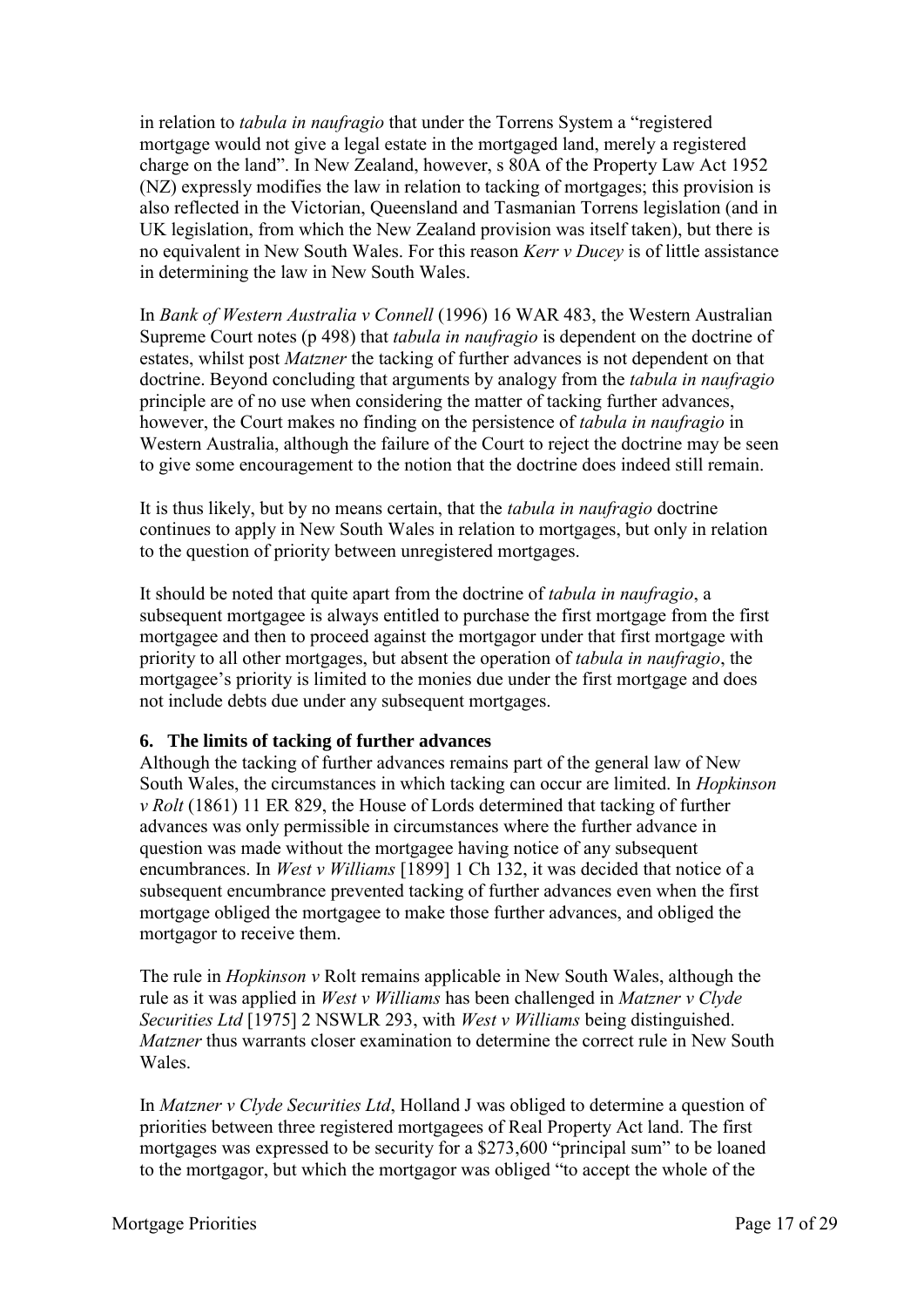principal sum" in instalments. There was no fixed timetable for the advances to be made, but the mortgagor could apply for "progress payments" at any time so as to compel the mortgagee to advance further monies so as to bring the total funds advanced up to 73.4% of the aggregate value of the mortgaged land and the cost price of labour and materials used in the improvement of the mortgaged land. The second and third mortgages, however, were registered prior to all of the principal sum being advances, and there was thus a question as to whether the first mortgagee had priority for advances of principal made after the registration of those subsequent mortgages.

His Honour noted the rule established by *West v Williams* [1899] 1 Ch 132 that a first mortgagee cannot claim priority for subsequent advances made after notice of a second mortgage (in other words, engage in "tacking" the subsequent advances to the first mortgage) even when the first mortgage obliged the mortgagee to make further advances and obliged the mortgagor to accept them. His Honour, however, distinguished *West v Williams* on the basis that in the case before him the further advances were being applied to improve the property and so allowing the first mortgage to tack those advances to the first mortgage should not be to the prejudice of the subsequent mortgagees.

*Matzner v Clyde Securities Ltd* does not seek to overturn *West v Williams* generally, but simply to allow tacking in the cases of building mortgages obliging further advances to be made and accepted, when the further advances are likely to result in an improvement in the value of the security property: see *Philos Pty Ltd v National Bank* (1976) 5 BPR 11,810 at 11,815. *Matzner* can thus be seen as doing no more than applying the principal in *Shepard v Jones* (1981) 21 Ch D 469 that in the case of a mortgagee paying for improvements upon the security, then even if there is no consent or acquiescence by other interested parties, the mortgagee is nevertheless entitled to be repaid the cost of the improvements to the extent they have enhanced the value of the security. *West v Williams* thus, presumably, continues to hold good in cases where the further advances are not applied to improvements in the value of the security.

#### In the course of the judgement in *Matzner*, Holland J cited (p 303) a passage from Hogg's *Conveyancing and Property Law in New South Wales* (1909) stating:

The only safe course for a mortgagee proposing to advance money by installments seems to be, that the actual arrangement which is contemplated should be sufficiently set out in the mortgage instrument, and the mortgagor bound by a special covenant to accept the proposed advances from his intended mortgagee, and no one else. In the absence of these precautions, a first mortgagee could, it seems, only have priority for the amount actually advanced at the time of the second mortgagee giving notice.

His Honour then impliedly approves that passage, although noting that despite doubts raised by the author of the passage, the rule would also extend to allow a first mortgagee priority with respect to progress payments made under a building mortgage in the circumstances of the case before him. To the limited extent *Matzner v Clyde Securities Ltd* allows tacking of further advances after notice of a subsequent mortgage, it would thus appear that such tacking can only occur when there are express provisions in the mortgage obliging the mortgagee to advance and the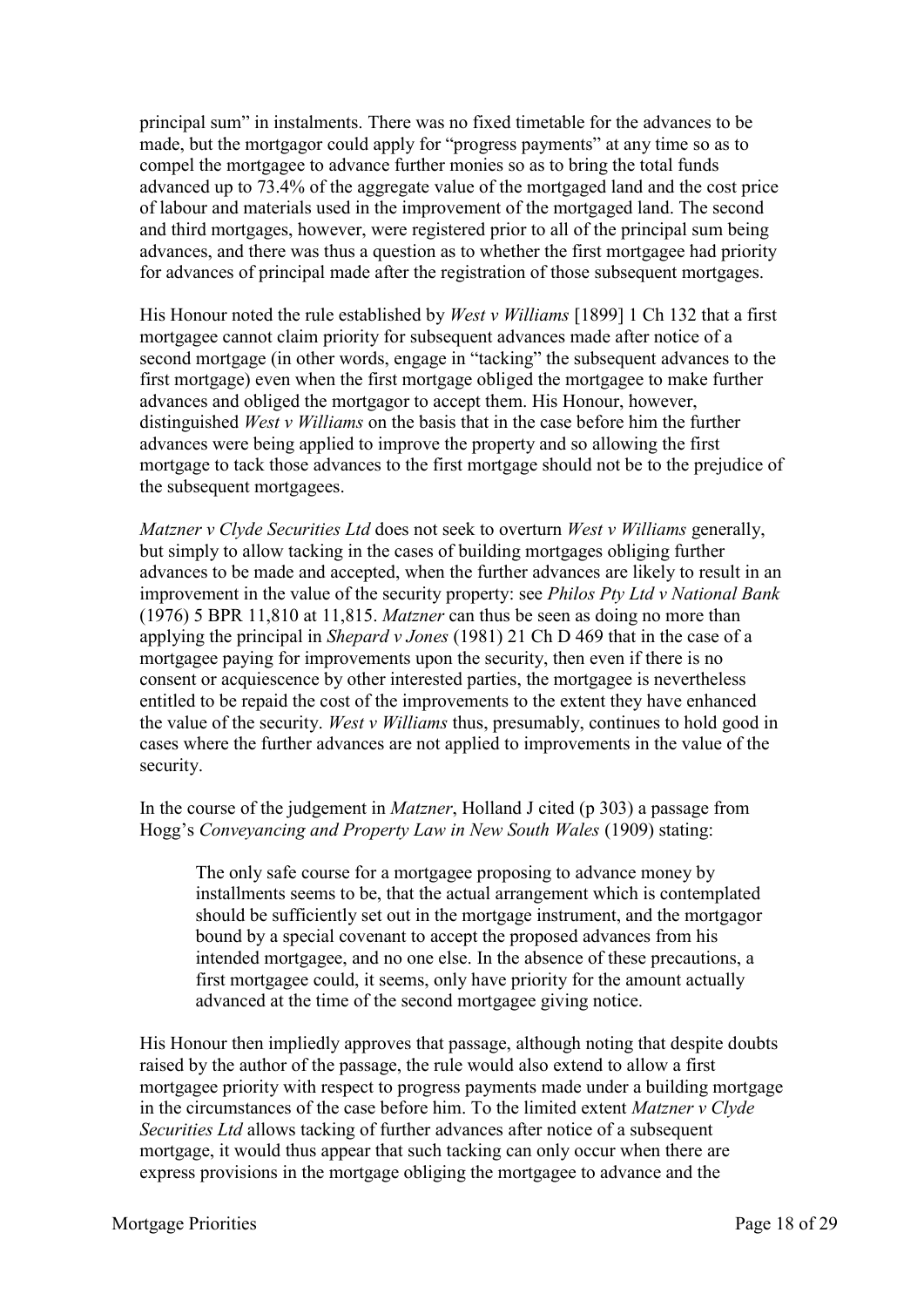mortgagor to accept further advances. If the mortgagor is not obliged to draw down all of the specified principal sum, then it would appear that no tacking of subsequent advances would be permitted, even if the mortgage was otherwise found to fall within the ambit of the *Matzner v Clyde Securities Ltd* exception to *West v Williams*. The point is, however, probably a moot one, as *Matzner* appears only to apply in cases where the further advances are used to enhance the value of the security, and to the extent the value is enhanced such monies are recoverable as a priority in any event under the doctrine in *Shepard v Jones*, regardless of whether the mortgagee was obliged to advance (or the mortgagor obliged to accept) the advances in question.

#### **7. Prevention of tacking**

As tacking of either description at the expense of an unregistered mortgage is not possible if notice of that mortgage has been given (the *Matzner v Clyde Securities Ltd* exception to the rule against tacking with notice being limited to situations in which subsequent mortgagees will not be prejudiced in that the further advances are used to improve the security), a prudent unregistered mortgagee should attempt to bring the unregistered mortgage to the notice of any registered mortgagees. The easiest method to affect such notice is to lodge a caveat on the title in question, although a written notice to the registered mortgagees might be employed in lieu or in addition. It follows that a mortgagee considering making further advances should search the title for caveats to avoid advancing such monies notwithstanding constructive notice of a subsequent encumbrance, with the subsequent encumbrance thus taking priority over the repayment of the further advances.

# **G. Marshalling**

#### **1. The general principle**

Marshalling is a general law equitable principle that provides that if there are two secured creditors, with the prior security-holder having security over two assets of the same debtor and the subsequent security-holder having security over one of those assets but not the other, then if those assets be sold the prior security-holder should satisfy itself first from the proceeds of the asset over which the subsequent securityholder holds no security, and only to the extent that there is a shortfall after realisation of that asset may it satisfy itself from the proceeds of the asset that is subject to both securities. This doctrine applies to all securities, including mortgages over Torrens System land: see *Bank of NSW v City Mutual Life Assurance Society Ltd* [1969] VR 556.

#### **2. Where there is a third security holder on the other property**

Marshalling will not, however, be applied to the detriment of a third security-holder. Thus a first mortgagee cannot, at the behest or one second mortgagee, satisfy itself from another property in which the second mortgagee has no interest, if there is another second mortgagee interested in that second property who would thereby be prejudiced. In this instance the first mortgagee should not favour either second mortgagee, but recover from each of the properties pro rata according to their value. Marshalling also is not available if the prior security holder is obliged by contract (such as the terms of a mortgage) to realise securities in a particular order.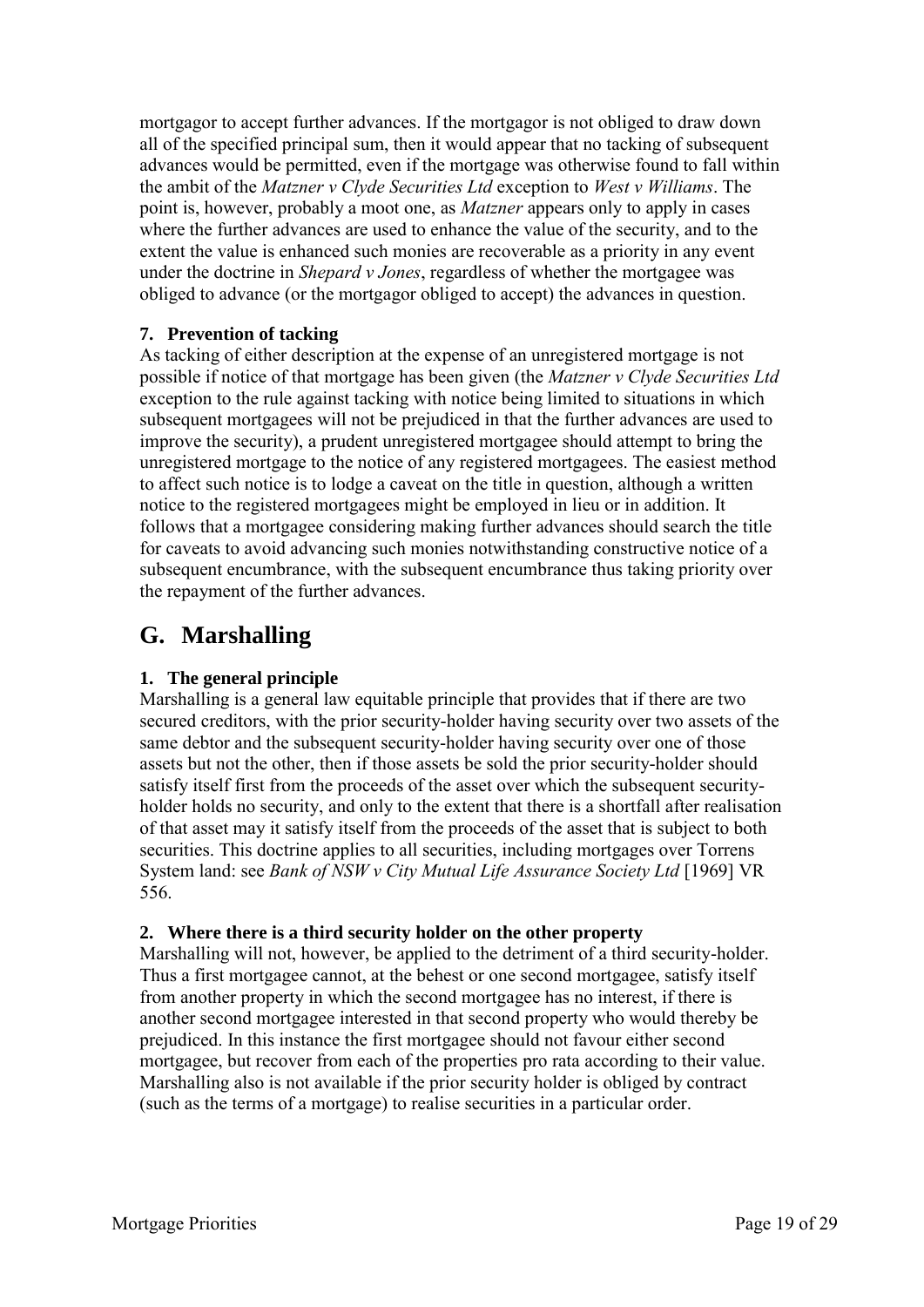#### **3. Remedies available to the aggrieved subsequent mortgagee**

To the extent that a prior security-holder satisfies itself in a manner contrary to the doctrine of marshalling by proceeding first against an asset shared with a subsequent security-holder and only later (if at all) against a second asset, a right that has been described as "akin to subrogation" then arises in favour of the subsequent securityholder against the prior security-holder, which enables the subsequent security-holder to stand in the position of the first security-holder and proceed against the second asset and to pay out of the proceeds of the second property such monies as the subsequent security-holder should have received out of the first property if the prior security-holder had satisfied itself in the correct manner. The subsequent security holder does not, however, obtain an equitable interest in the second property itself. A subsequent security-holder also lacks the right to compel the prior security-holder to realise the prior holder's securities in any particular order, and the prior securityholder retains freedom of choice in this regard unless constrained by the terms of the securities themselves: see *Mir Projects Pty Ltd v Lyons* [1977] 2 NSWLR 192. Further, if the prior-security holder discharges the other security, the subsequent security holder is left without a remedy.

#### **4. Example**

Suppose there are three lenders, A, B and C, each of whom separately lend money to the same debtor. The debtor has 3 properties: X, Y and Z. Suppose that A is the first to lend, advancing the sum of \$600,000 to the debtor and taking a first mortgage over all three properties. B then lends \$500,000 to the debtor, taking as security a second mortgage over property X. C then lends \$200,000 to the debtor, taking a second mortgage over property Y. Assume further there are no other encumbrances over X, Y, or Z. The debtor then defaults under all of the mortgages and the three lenders all seek to recover their monies. To facilitate this, all three properties are sold, with the sale of X netting \$600,000, Y netting \$400,000, and Z \$400,000.

In these circumstance, lender A should first take the \$400,000 from the sale of Z, as that is to the prejudice of neither of the other mortgagees. There is still \$200,00 to recover, however, so this should be recovered from properties X, and Y in proportion to their relative values, so 60% (being \$120,000) must come from X and 40% (being \$80,000) from Y. With A now paid in full, B takes the remaining \$480,000 from the proceeds of X, and so has a shortfall of \$20,000 (which cannot be satisfied out of property Y as B has no security over that property). C takes \$200,000 out of the remaining proceeds of Y and is thereby satisfied in full, with \$120,000 surplus being paid to the debtor. This surplus will be useful to the debtor, as the debtor is still liable on his personal covenant to B for the shortfall on B's mortgage of \$20,000.

Let us now suppose instead that the three properties are not sold together but lender A instead causes X to be sold first, and A completely satisfies itself out of the proceeds, leaving nothing for B. B has no right to seek an injunction to prevent this conduct on the part of A, however B does now have a right to stand in A's shoes and to sell Y and Z, and thus obtain the funds to pay to B the sum of \$480,000 B should have received out of the proceeds of X. B's right is only *in personam*, however, B would not have a caveatable interest over either Y or Z, but could only enforce its right in a personal suit against A.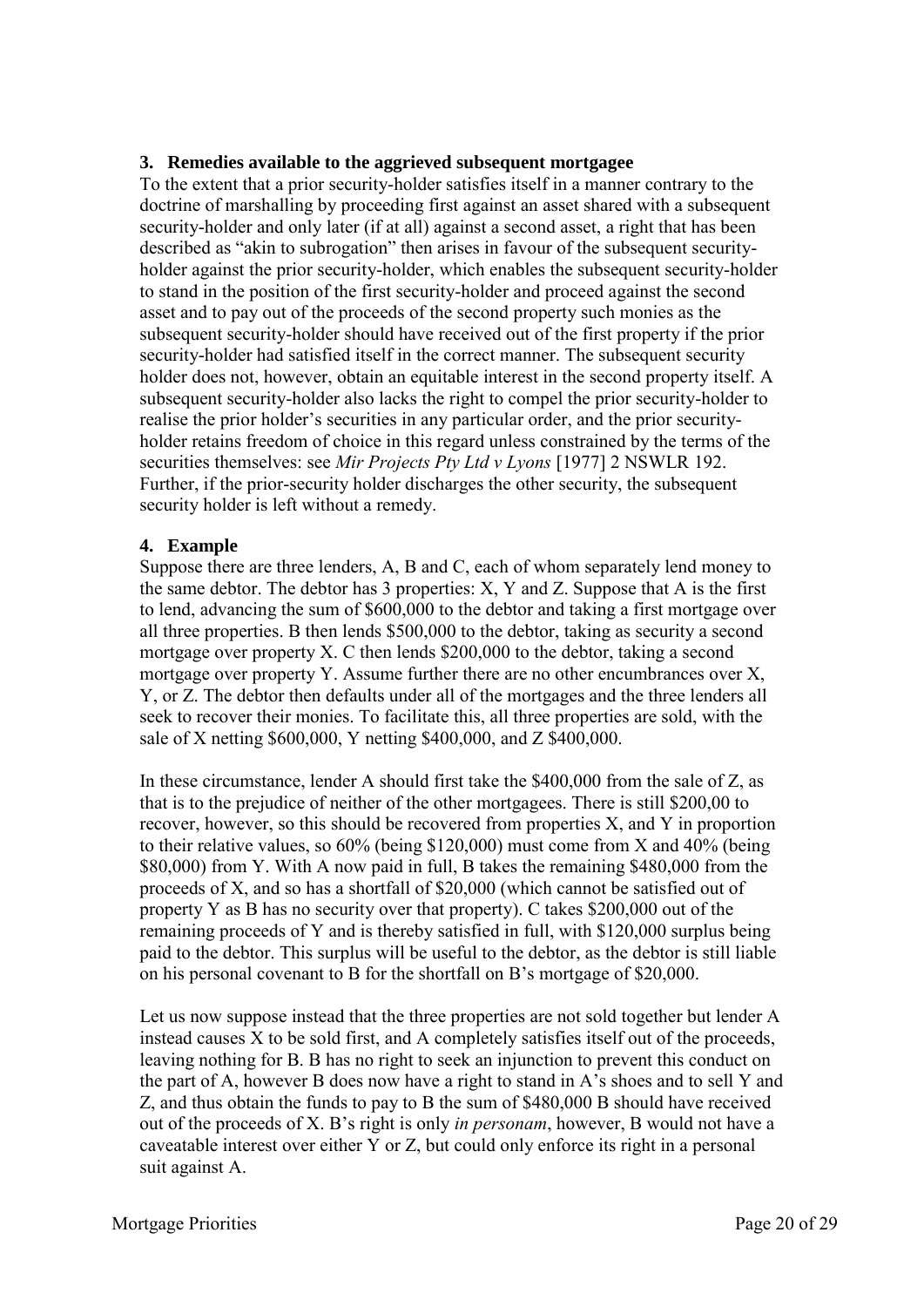# **H. Notice**

#### **1. Actual notice**

"Actual notice" of a prior interest in land is the state of affairs where a person actually knows of the existence of the interest. This state of affairs can arise if "express notice" is given of the interest- where the person in question has been expressly informed of the existence of that interest, whether orally or in writing. Actual notice can, however, arise without express notice, as a person can become aware of the fact without being informed of the fact in a direct manner: see *Lloyd v Banks* (1868) LR 3 Ch App 488. To prove actual notice, one must prove that person in question knew of the interest in question, one is not obliged to prove that the information came to the person by any particular mode (although without express notice it may be more difficult to demonstrate the person's knowledge).

#### **2. Constructive notice**

"Constructive notice" becomes an issue when the evidence is insufficient to prove actual notice of the interest (whether because there was no actual notice or the person does not admit such notice and it cannot otherwise be proved). Constructive notice of an interest is held to be present when the person in question would have received actual notice if the person had made the normal enquiries that would be made by a reasonable person in the same position. These enquiries might either be the standard enquiries made in every transaction relating to land, such as searching the register and inspecting the property; or be such additional enquiries as are reasonably necessitated by "actual notice of some defect, inquiry into which would disclose others": *Bailey v Barnes* [1894] 1 Ch 25 at 35. One instance of constructive notice occurring pursuant to the above principal is that actual notice of an instrument is also deemed to be constructive notice of the contents of an instrument.

In *Butler v Fairclough* (1917) 23 CLR 78 at 91, Griffiths CJ stated:

A person who has an equitable charge upon the land may protect it by lodging a caveat, which in my opinion operates as notice to all the world that the registered proprietor's title is subject to the equitable interest alleged in the contract.

The statements in *J & H Just (Holdings) Pty Ltd v Bank of NSW* (1971) 125 CLR 546 previously alluded to, being to the effect that the primary purpose of a caveat is as a protective measure not as a means of giving notice, should not be read as contradicting the above proposition, being that the lodgement of caveat is sufficient then to give notice to all the world of the interest in question. The thrust of *J & H Just (Holdings)* was not to the effect that a caveat is insufficient to give notice to the world of an interest, but rather to the effect that a person is not obliged to give notice by way of lodging a caveat (on pain of being postponed to a subsequent interest) if the person has taken other reasonable steps to secure the person's position. Thus the lodgement of a caveat is sufficient but not necessary condition for providing notice to all other persons, and thus that lodgement should be viewed as another fashion in which constructive notice can be given.

The existence of the concept of constructive notice prevents a person from obtaining a priority advantage by refraining from conducting such enquiries as are usual in the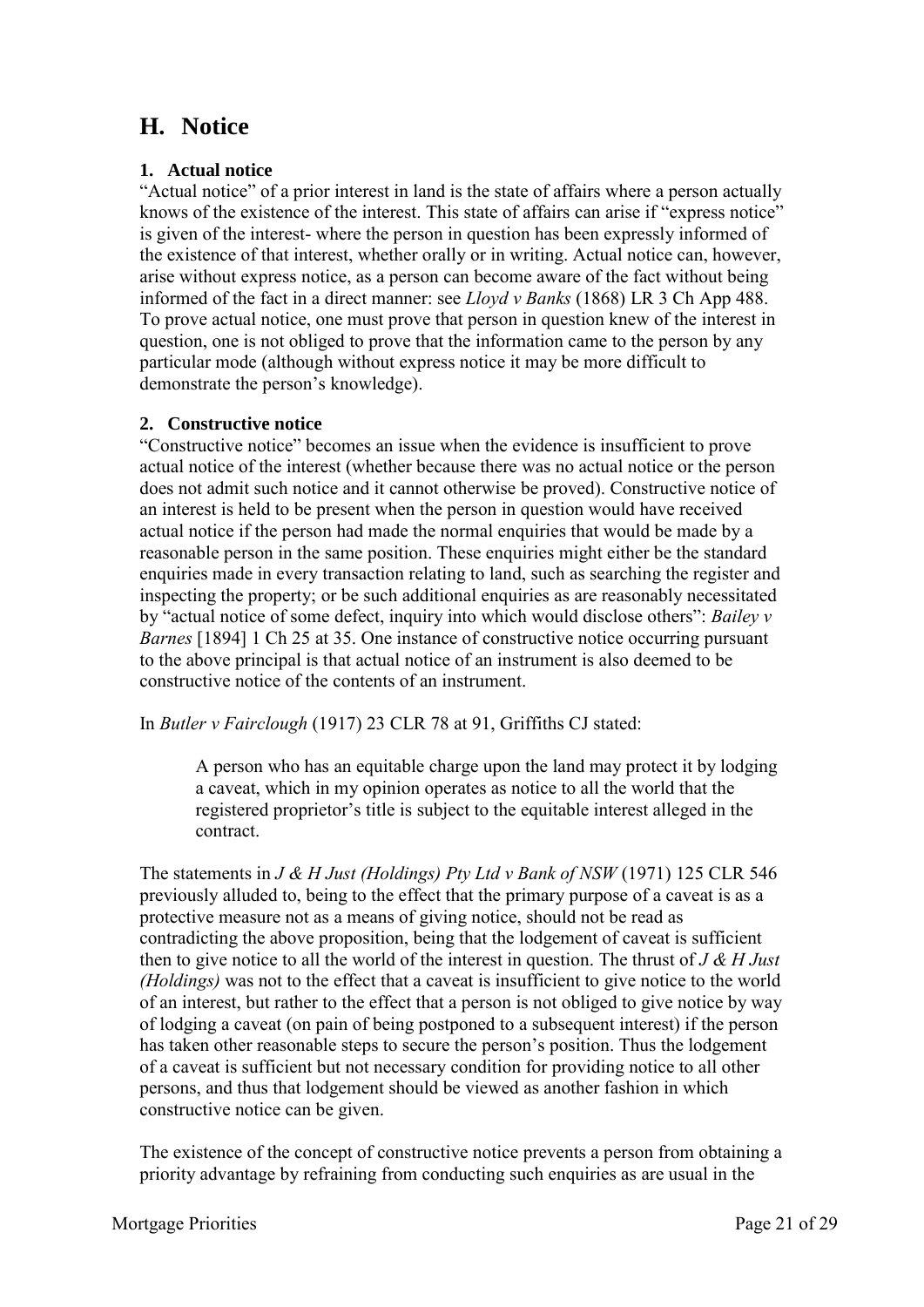circumstances, or refraining from investigating such matters that may come to the person's attention which would prompt investigation by a reasonable person in the same position. Exactly what matters a person will be taken to have constructive notice of will vary from case to case, but will include the contents of the register itself and the contents of any dealings registered or instruments referred to in caveats that have been lodged.

#### **3. Imputed notice**

"Imputed notice" of an interest exists where the agent of a person has either actual or constructive notice of an interest. The notice received by the agent is then imputed to the person, whether or not the agent ever saw fit to inform the agent's principal of the interest.

#### **4. Significance of different categories of notice**

S 164 (1) of the Conveyancing Act is entitled "Restriction on constructive notice" and states:

A purchaser shall not be prejudicially affected by notice of any instrument, fact or thing, unless-

- (a) it is within the purchaser's own knowledge, or would have come to the purchaser's knowledge, if such searches as to instruments registered or deposited under any Act of Parliament, inquiries, and inspections had been made as ought reasonably to have been made by the purchaser; or
- (b) in the same transaction with respect to which a question of notice to the purchaser arises, it has come to the knowledge of the purchaser's counsel as such, or of the purchaser's solicitor or other agent as such, or would have come to the knowledge of the purchaser's solicitor or other agent as such, if such searches, inquiries, and inspections had been made as ought reasonably to have been made by the solicitor or other agent.

"Purchaser" is defined in s 7 of the Act to include a mortgagee. Such provisions as s 164, however, only establish how notice can be given as a matter of law rather than as matter of equity, and so have no application in relation to equitable interests: see *ER Investments Ltd v High* [1966] 2 QB 379. S 164 thus only restricts the manner in which the holder of a legal interest can be fixed with notice of a prior legal interest, and has no wider application. In any event, s 164 is not much more restrictive than the general law, as it allows imputed notice and most forms of constructive notice.

Except in the limited circumstances in which s 164 is operative, a person is deemed to have notice of a matter if the person has actual notice, constructive notice, or imputed notice. There is thus usually little importance in categorizing the type of notice provided in any given case, as all types are equally effective.

# **I. Bankruptcy of the mortgagor**

#### **1. Generally a mortgagee has priority over unsecured creditors**

Unsecured creditors of a bankrupt rank in priority below all secured creditors of the bankrupt. There is, however, a statutory ability conferred on a trustee of a bankrupt in limited situations to set aside certain past dealings with the bankrupt's property to the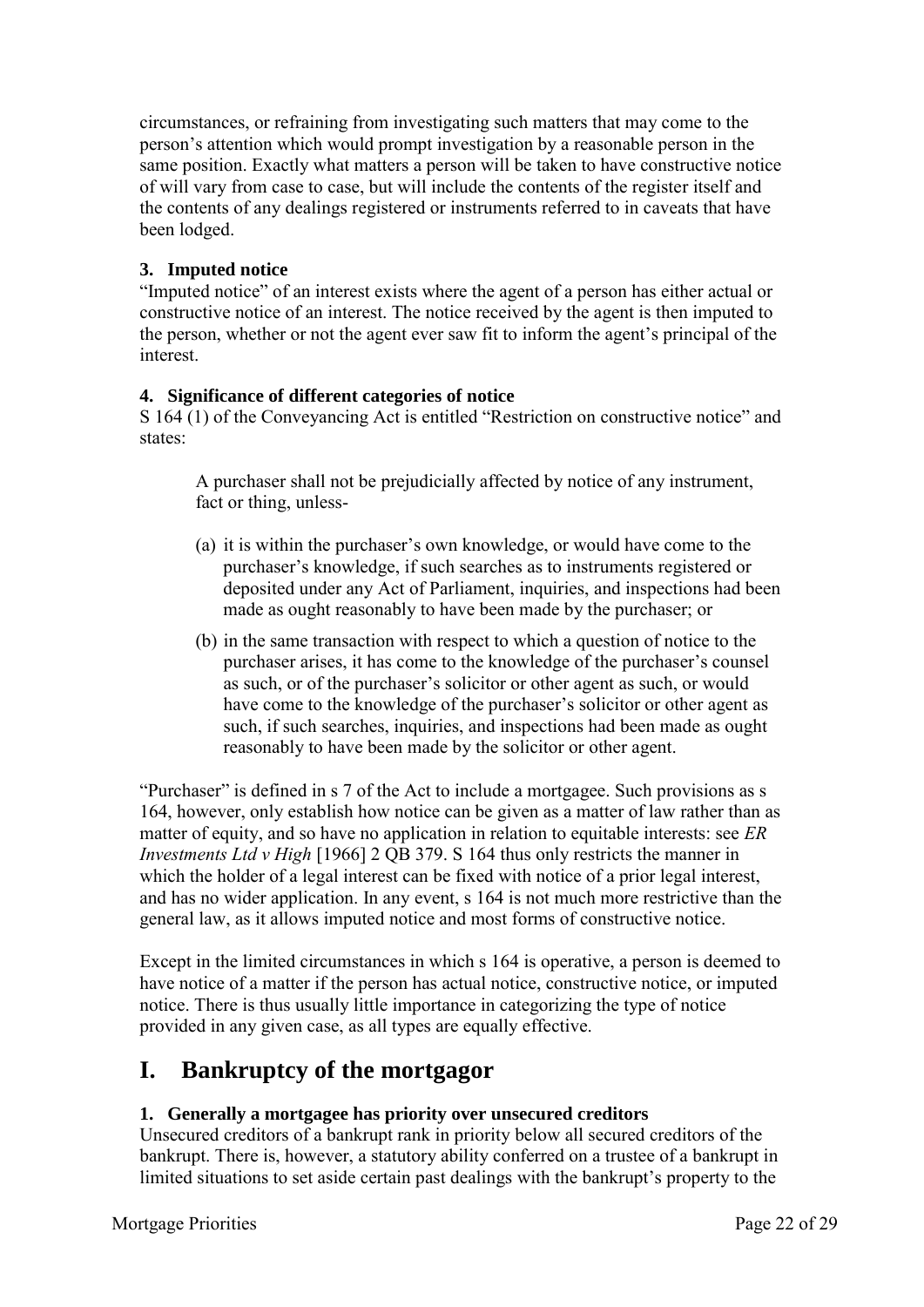extent that those dealings would otherwise affect the trustee. If a mortgage (or part or all of the debt secured by a mortgage) was set aside by this means, the mortgagee would not only lose (or lose in part) its priority over the unsecured creditors, but could then effectively rank behind the unsecured creditors, in whole or in part.

### **2. However mortgages can be set aside as against the trustee in bankruptcy**

The sections of the Bankruptcy Act that could result in the setting aside of a mortgage as against a trustee are considered below:

### **i) Sections 120 and 121**

Sections 120 and 121 of the Bankruptcy Act permits the trustee of a bankrupt to make void certain transfers of property (the definition of which includes the grant of a mortgage) if full value was not given by the transferee. In order to take advantage of these sections, however, the trustee has to repay to the transferee all consideration that the transferee gave to the bankrupt. As the granting of a secured loan almost by definition presupposes the lender giving full value for the creation of the mortgage interest in the security property (even if the loan secured is an old one, then the mortgagee is presumably giving consideration in the form of forbearance to sue or extension of a loan facility), it is difficult to imagine a situation in which these sections could cause any difficulty for a mortgagee.

### **ii) Section 122: unfair preference**

S 122 provides that transfers of property by an insolvent person in favour of a creditor is void against the trustee if the transfer "had the effect of giving the creditor a preference, priority or advantage over other creditors" and was made with the prescribed period. In the case of a bankruptcy resulting from a creditor's petition, the prescribed period commences six months prior to the presentation of the petition and ends on the day the bankruptcy order is made. Subsection (2) (a), however, protects from the operation of this section "a purchaser, payee or encumbrancer in the ordinary course of business who acted in good faith and who gave consideration at least as valuable as the market value of the property". Subsection 4 (c) provides that "good faith" is deemed not to exist if:

the transfer of property was made under such circumstances as to lead to the inference that the creditor knew, or had reason to suspect:

- (i) that the debtor was unable to pay his or her debts as they became due from his or her own money; and
- (ii) that the effect of the transfer would be to give him or her a preference, priority or advantage over other creditors.

In most mortgage transactions no preference will exist as the mortgagee will not be a pre-existing creditor of the mortgagor. If, however, a mortgage is granted to secure a formerly unsecured debt or a mortgage is granted which secures both an old unsecured debt and a new advance, then the mortgagee will have been preferred over other creditors to the extent that the formerly unsecured debt is now secured. Although a sub-section (2)(a) defence would be potentially open to the mortgagee in such a case, the fact that the creditor saw the need to secure the formerly unsecured debt might be taken by the court to suggest that the creditor had a suspicion that the debtor could not pay the former debt from his own monies, and thus "good faith"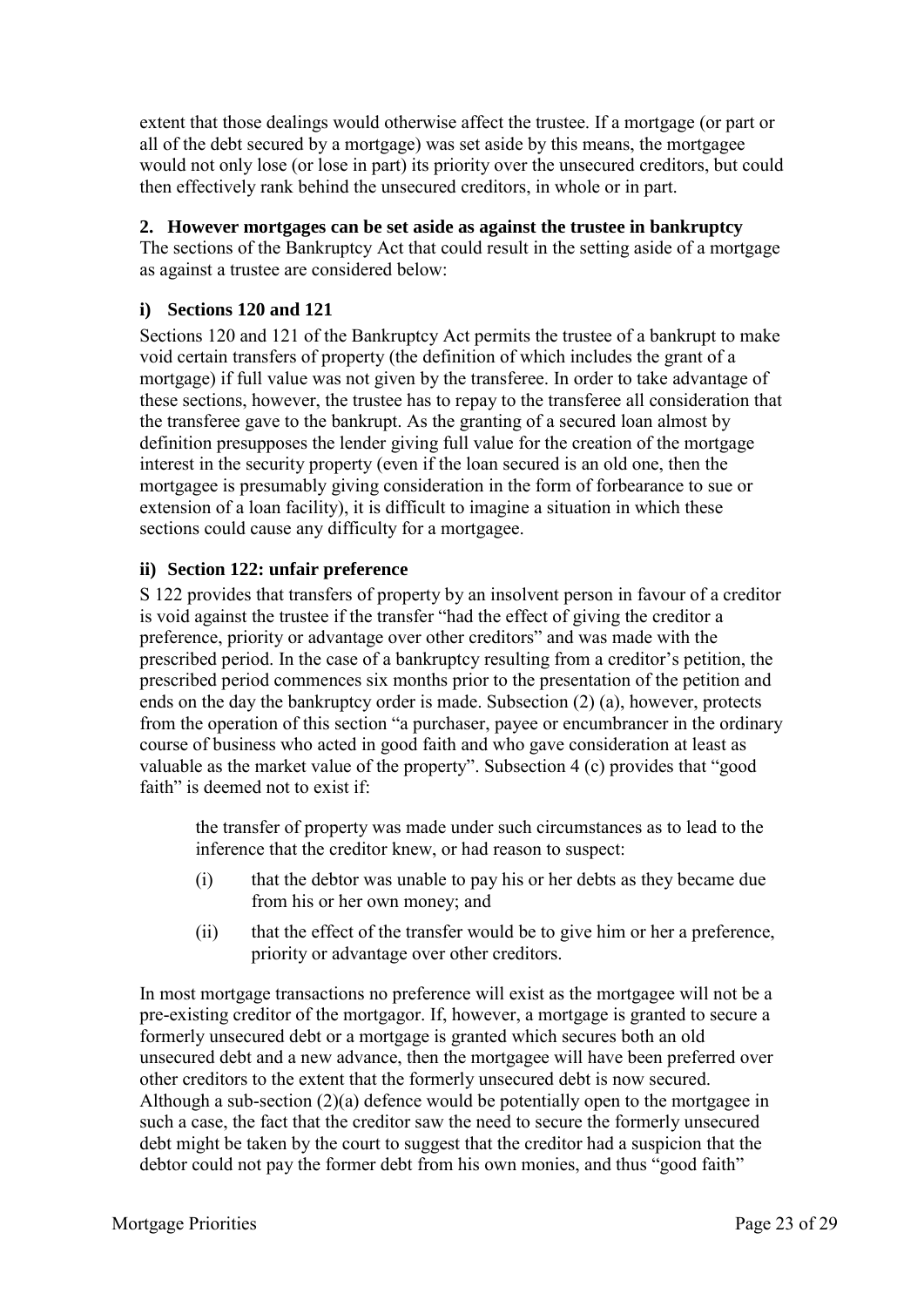would not be made out. An example of a mortgage being set aside (but only to the extent it secured a prior unsecured loan).

#### **iii) Section 123: protection from relation back**

S 123 protects, subject to certain earlier provisions, including sections 120 to 122, from being invalidated by the doctrine of relation back certain transactions, the specification of which would include the grant of a mortgage. Such transactions are protected if they took place before the actual sequestration order was made; the person other than the debtor (in the present case the mortgagee) had no knowledge of the presentation of a petition against the debtor; and the transaction "was in good faith and in the ordinary course of business". Subsection (2) provides that the mere knowledge by the other person (ie mortgagee) of the commission of an act of bankruptcy by the debtor (such as failure to meet a bankruptcy notice with payment) does not deem a transaction not to be in good faith and the ordinary course of business.

Thus if a mortgage is granted after an act of bankruptcy occurs, and a creditor's petition is presented within 6 months after the act of bankruptcy, and that petition ultimately results in a sequestration order being made, then the mortgage will be invalidated by the doctrine of relation back (which holds that from the relation back date the debtor is deemed not to have owned his property but for it to have been vested in the trustee), unless the mortgagee can establish the defence of "good faith and the ordinary course of business". In the context of s 123, "good faith" refers to the fact that valuable consideration is given, there was no collusive arrangement with the debtor, and there was otherwise no intent to defraud. The words "in the ordinary course of business" mean, essentially, that the non-debtor party is treating the transaction as any other normal transaction, and it is not entered into with suspected bankruptcy in view.

One would expect that the great majority of mortgage transactions would satisfy both tests of "good faith" and "in the ordinary course of business", but nonetheless there is still the potential for expense and delay in recovery caused by having to establish these matters if a trustee attempted to set aside the mortgage. Further, it should be borne in mind that if a creditor's petition is known by the mortgagee (or his agent) to have been presented then the defence of "good faith and in the ordinary course of business" is no longer available.

It is clear from the High Court's analysis on p 106 of the previously-cited *Burns v Stapleton* that mortgages are not immune from being set aside under the doctrine of relation back. In that analysis, the Court rules on the argument that the legal mortgage- which was entered into within the relation-back period- was invalidated *in toto* by reason that relation back of the bankruptcy meant that the bankrupt had no title to grant the mortgage at the time he purported to do so. The Court determines that the legal mortgage is not invalidated by the doctrine of relation back, but only because the security was previously subject to an equitable mortgage in favour of the creditor, and all that occurred during the relation back period was the transformation of an equitable mortgage into a legal mortgage.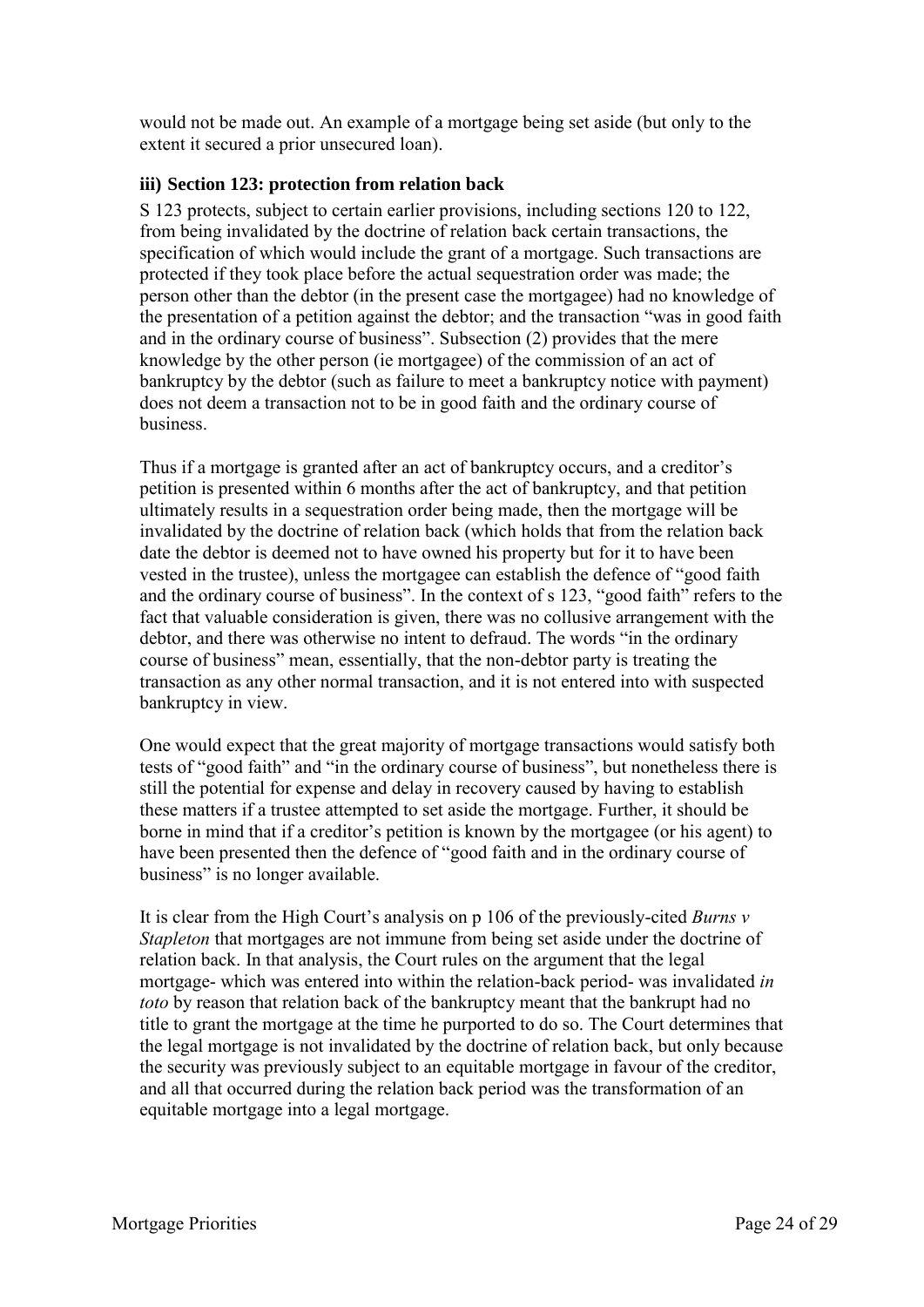#### **3. Is it Better Not to Perform a Bankruptcy Search?**

If a bankruptcy search is never performed, then the mortgagee has much less chance of realizing that a creditors petition has been presented (if that be the case) and thus will not have a s 123 defence invalidated by knowledge of the same. On the other hand, a deliberate policy of refusing to make bankruptcy searches in case one discovered a creditor's petition might negative the "good faith" component of the defence of "good faith and in the ordinary course of business". Further, without a bankruptcy search the risk is always run that a sequestration order has in fact been made against the mortgagor prior to the mortgage being executed, which would invalidate the mortgage as against the trustee notwithstanding the lack of knowledge. It is thus prudent for a prospective mortgagee to make bankruptcy search shortly before the mortgagee commits itself to the loan, and then to refuse to lend if the search reveals that a creditor's petition has been presented and is still current (or, of course, if the mortgagor is an undischarged bankrupt). If the bankruptcy search revealed a bankruptcy notice had been issued and not lapsed or been satisfied (or an act of bankruptcy by the debtor was known by some other means), then the possible complications if bankruptcy resulted might again induce a mortgagee not to lend, although the risks are far less than if a creditor's petition was known to have already been presented.

# **J. Foreclosure of Real Property Act land**

S 61 of the Real Property Act permits a registered mortgagee of Real Property Act land to apply to the Registrar-General for foreclosure of that land when there has been default in the payment of interest or principal for six months and when the conditions in that section are satisfied. These conditions are that the land has been offered for sale at a public auction conducted by a licensed auctioneer after due notice was given to the mortgagor and other persons identified in s 57; that the amount of the highest bid was insufficient to discharge the mortgage; and notice of the foreclosure application has been made to the mortgagor, to all other mortgagees or chargees that are registered or who have lodged a caveat. S 62 provides that the Registrar-General may then either issue a foreclosure order or require the applicant to offer the land for sale again in accordance with the directions the Registrar-General gives with respect to the sale.

Presumably the giving of notice of the application to interested parties is to allow those parties the opportunity to seek to injunct the application if there is a dispute as to whether the pre-conditions have genuinely been met. This will ensure that foreclosure will not take place until a genuine attempt has been made to discharge the first mortgage through exercise of power of sale.

Under s 62(3) of the Real Property Act, the making and recording by the Registrar-General of an order for foreclosure has the effect of vesting the security in the mortgagee free of any subsequent mortgage or charge and free of any right of redemption of the mortgagor. As discussed above, however, this can only occur if there has been an unsuccessful attempt to discharge the first mortgage through exercise of power of sale.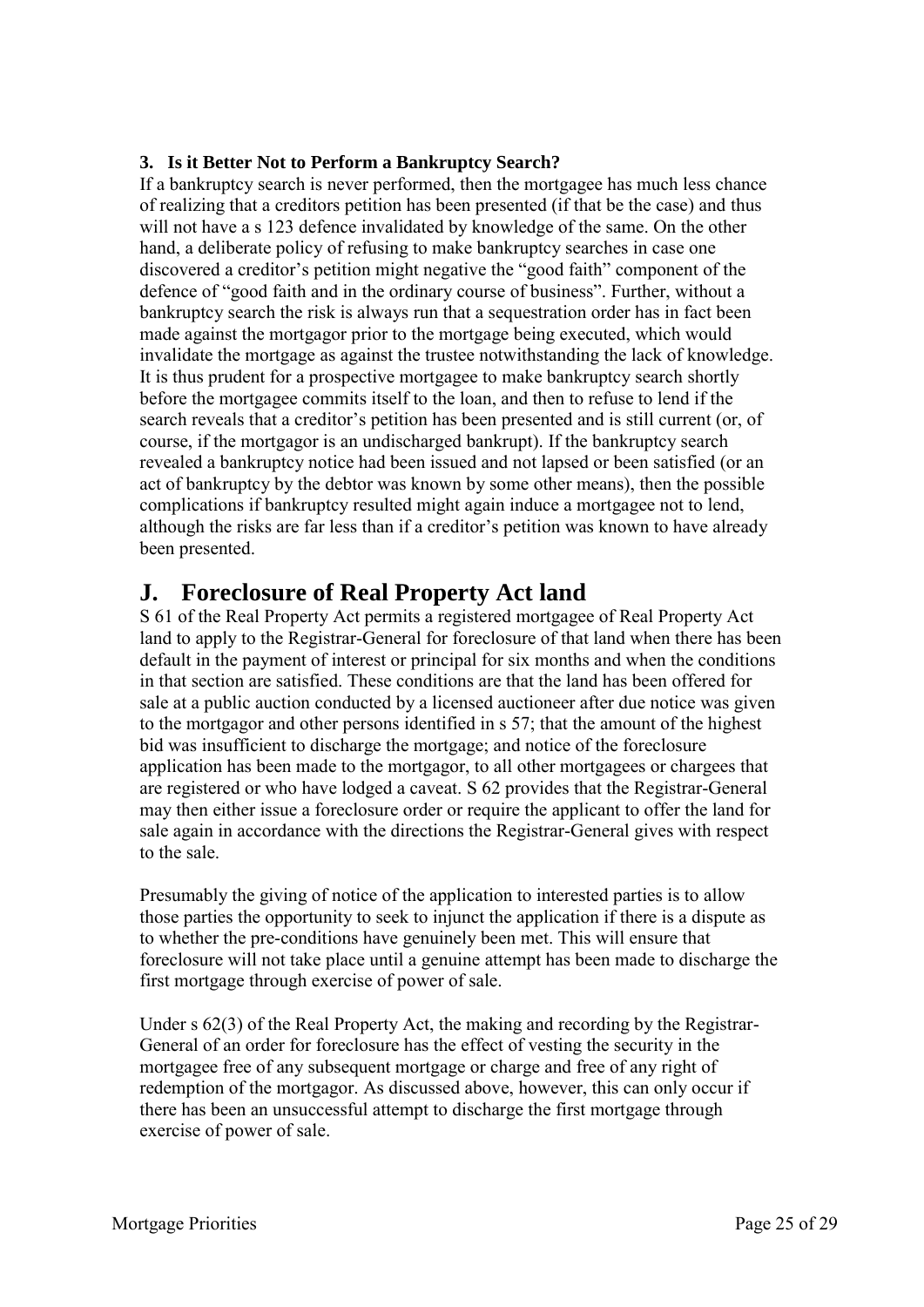# **K. Agreements regarding priority**

#### **1. Deeds of priority**

Mortgagees are free to contract between themselves so as to adjust their relative priorities. There is indeed a common practice whereby a Deed of Priority is entered into between first and second mortgagees establishing clearly how the priorities are to lie between them. S 58(3) of the Real Property Act in no way limits the ability of mortgagees to contract between themselves in relation to their respective priorities, nor does it affect the enforceability of such contracts.

#### **2. Representations regarding priority**

Page 547 of the Australian Edition of *Fisher & Lightwood's Law of Mortgages* refers to the availability of an action by a subsequent creditor in negligence against a bank that has given an assurance that the bank's mortgage will be postponed to the interest of the subsequent creditor. In addition to an action in negligence, the detrimental reliance of the creditor on such an assurance would also give rise to an estoppel against the bank that would preclude the bank from asserting its priority in contradiction of its earlier assurance.

# **L. Notice of a trust by a mortgagee**

### **1. Notice of a trust by a registered mortgage**

Mere notice (of any type) of the existence of a trust will not affect a registered mortgagee's indefeasible title. If, however, the mortgagee is knowingly involved in a breach of trust then that may constitute fraud and cause indefeasibility to be lost.

### **2. Notice of a trust by an unregistered mortgage**

Notice (of any type) of the existence of a trust by an unregistered mortgagee means that the beneficiary's interest is likely to have priority over the mortgagee's interest. The interest of a beneficiary under a trust is an equitable interest, and being first in time it is likely to be accorded priority over a later equitable mortgage in any event, but the fact of notice of the trust further reinforces the beneficiary's position as the fact of notice will prevent the mortgagee relying on s 43A of the Real Property Act (if that section was otherwise available) and will make it more difficult for the mortgagee to assert that the beneficiary has postponed the beneficiary's interest. A prospective unregistered mortgagee with knowledge of the existence of a trust should thus take particular care to ensure that the mortgage is no in breach of trust, including obtaining the consent to the mortgage in writing of any beneficiaries.

# **M. Surplus funds**

### **1. Method of disposal**

A mortgagee who has exercised power of sale and holds surplus funds after discharging the mortgagee's own mortgage (and any mortgage with greater priority to that mortgage) holds those surplus funds on trust for the persons entitled thereto. In many cases there will be persons other than the mortgagor who will be claiming entitlement to some or all of the surplus funds. In this case, the mortgagee should obtain agreement from all the claimants as to how the surplus is to be distributed. If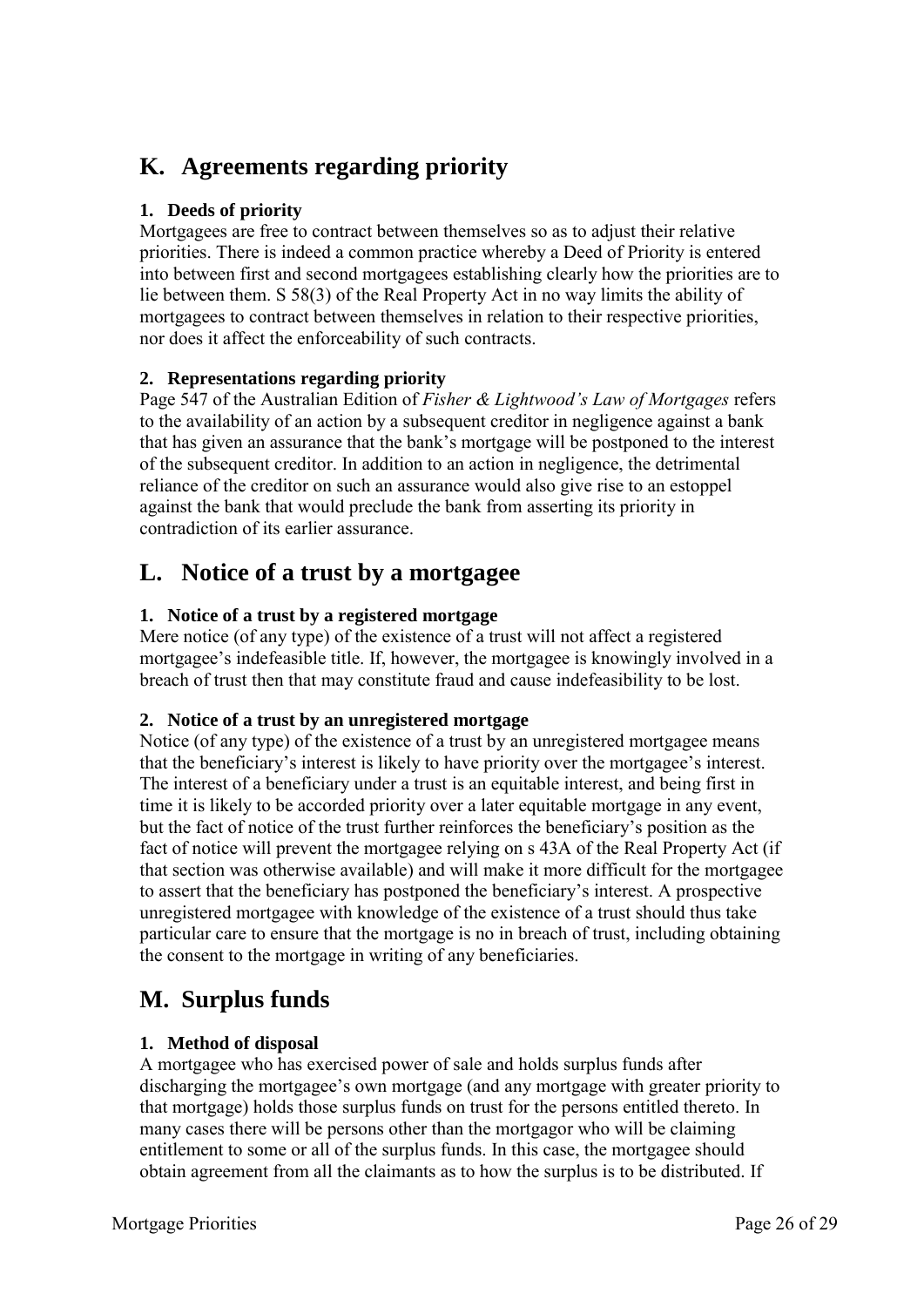there is no agreement, and it is not altogether clear to the mortgagee which of the competing contentions is correct, the mortgagee can discharge its responsibility in relation to any disputed surplus funds by paying them into the Supreme Court pursuant to s 95(1) of the Trustee Act 1925.

#### **2. Payment into court**

If a mortgagee pays surplus funds to a person who is ultimately found not to have been entitled to those funds, then the mortgagee may be liable to the true beneficiary for breach of trust, and if the funds have since been dissipated the mortgagee may then have to make good the mistake out of its own pocket. This fact may make payment into court of surplus seem an attractive course, however there are limits to the use of this advice. A mortgagee should not simply pay all surplus funds into court automatically without first conducting a reasonable enquiry as to who may be entitled to those funds, as a trustee who pays money into court claiming inability to identify the proper claims of the beneficiaries when, in fact, there is no reasonable doubt on this matter may be ordered by the court to bear the costs associated with the payment of the money: *In re Elliot's Trusts* (1873) LR 15 Eq 194.

#### **3. Tracing funds incorrectly dispersed**

When a breach of trust occurs, the beneficiary has not only a personal remedy against the trustee (and against other persons knowingly involved in the breach of trust), but may also have a right *in rem* against the trust property, even if that property is no longer in the hands of the original trustee. This right *in rem* to follow trust property into the hands of third parties is referred to as "tracing" the trust property.

The rules relating to tracing are complicated, but generally speaking trust property can be traced into or through the hands of a volunteer or of a person with notice of the breach of trust, but not into or through the hands of a bona fide purchaser for value without notice: see eg *Re J Leslie Engineers Co Ltd* [1976] 2 All ER 85.

### **N. Order of registration**

S 36(4) of the Real Property Act states:

Where two or more dealings which affect the same land have been lodged and are awaiting registration, the Registrar-General may register those dealings in the order which will give effect to the intentions of the parties as expressed in, or apparent, to the Registrar-General from, the dealings.

S 36(5) then goes on to note that if the intentions of the parties to the dealings appear to conflict, the Registrar-General shall register them in the order that they were lodged.

The effect of these provisions is that dealings are registered in the order they are lodged except if each of the dealings that have been lodged make it clear that the parties want the dealings registered in a different order.

If the Registrar-General erroneously caused dealing to be registered in the incorrect order, this would be a matter that the Registrar-General could subsequently rectify the Register to show the correct order of dealings, pursuant to his power under s 12(d) of the Real Property Act to correct errors or omissions in the Register.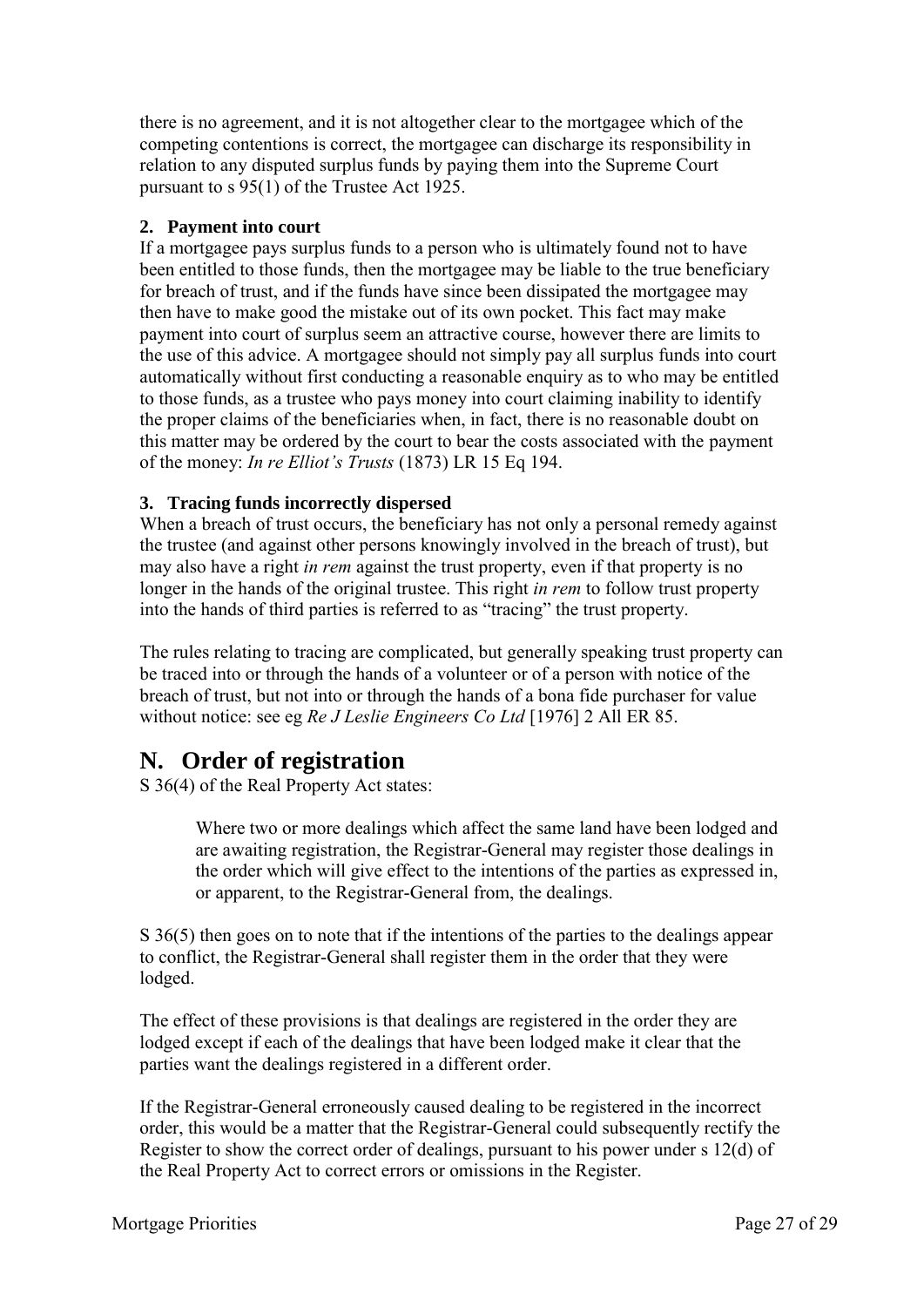# **O. Writs**

In relation to a writ recorded on title to land, s 105(1) of the Real Property Act makes clear:

A writ, whether or not it is recorded in the Register, does not create any interest in land under the provisions of this Act.

S 105A(2) of the Act, however, operates to prevent any dealing being registered with respect to land within a period of 3 months after a writ is recorded over that land unless the dealing refers to the writ as a prior encumbrance. There are exceptions to this provision, but these exceptions do not include the registration of a mortgage. As the land may be sold pursuant to the writ within that 3 month period, and as a mortgagee may rightly be unwilling to wait up to 3 months for registration in any event, if a search of the register reveals that a writ has been recorded over land within the previous 3 months, a prudent prospective mortgagee should not proceed with mortgage lending unless and until the 3 month period has elapsed without the execution of the writ through sale of the property.

As a writ is not a interest in land, no priority question arises as between a mortgagee and the judgement creditor that has lodged the writ, although as stated above, the writ provides the statutory right to the judgment creditor to prevent other dealings from being registered within the next 3 months.

# **P. Land Tax**

As provided by s 47(1) of the Land Tax Management Act 1956:

Land tax shall until payment be a first charge upon the land taxed in priority over all other encumbrances whatever, and where the land tax comprises two or more parcels the land tax payable on the land taxed shall be a first charge on each and every such parcel and notwithstanding any disposition of the land or any part thereof the land or any part thereof the land or part shall continue to be liable in the hands of any purchaser or holder for the payment of the land tax so long as it remains unpaid.

Thus unpaid land tax constitutes a charge that ranks ahead of any mortgages, registered or otherwise, regardless of any considerations such as notice.

There is no reason in principal why the doctrine of marshalling would not apply in circumstances where land tax was charged against multiple parcels collectively comprising that land, if the parcels were otherwise encumbered differently.

# **Q. Council rates**

S 550 of the Local Government Act 1993 provides that council rates and levied charges with respect to land constitute a charge over that land. S 550(2) then provides that

The charge ranks on an equal footing with a charge on the land under any other Act but takes priority over any other charge or encumbrance.